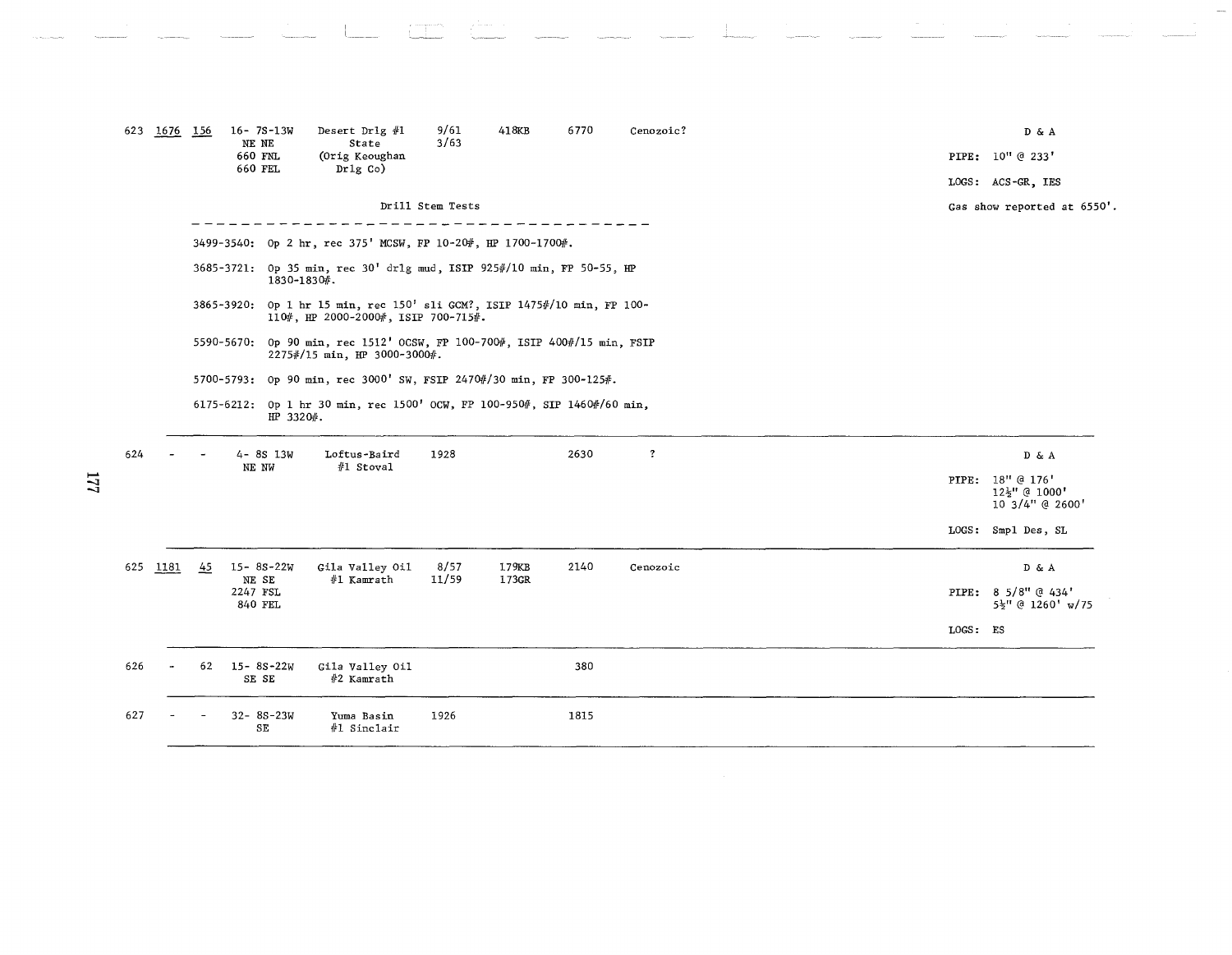| SEQ | <b>IDENTIFICATION</b><br>$\begin{tabular}{ll} ABM & OGC \end{tabular}$ |                | <b>LOCATION</b>                                  | NAME                                                                | <b>DATES</b>    | <b>ELEV</b> | TD   | BOTTOM              | <b>STRATIGRAPHY</b>           | TOPS        |               | <b>REMARKS</b>                                               |
|-----|------------------------------------------------------------------------|----------------|--------------------------------------------------|---------------------------------------------------------------------|-----------------|-------------|------|---------------------|-------------------------------|-------------|---------------|--------------------------------------------------------------|
| 628 | 358                                                                    | 24             | 19-9S-23W<br>SW NW<br>2310 FNL<br>990 FWL        | Colo Basin Asso<br>#1 Elliott<br>$(S/a$ Newcomber &<br>Pasquinelli) | 10/54<br>11/54  | 110         | 3255 | $Pre-$<br>cambrian? | Granite                       | 3153 R      |               | D & A<br>PIPE: 11 3/4" @ 401' w/250                          |
| 629 | 301                                                                    |                | $31 - 10S - 23W$<br>660 FNL<br>660 FEL           | Stewart #1 Fed                                                      | 7/53<br>6/54    | 194         | 3660 | Cenozoic            |                               |             |               | D & A<br>PIPE: 22" @ 30'<br>10 3/4" @ 426'                   |
| 630 | 385                                                                    | 27             | $24 - 10S - 24W$<br>NW SW<br>2970 FNL<br>330 FWL | Colo Basin #1<br>Fed                                                | 11/54<br>1/55   | 177         | 6015 | Tertiary            | "Marine or<br>brackish water" | 3010-4010 R | LOGS: ES      | D & A<br>PIPE: 11 3/4" @ 400'                                |
| 631 | 202                                                                    | 9              | $35 - 10S - 24W$<br>NW NW                        | Hickey & Son<br>$#1$ Fed                                            | 1952            | 160<br>Est  | 940  | Cenozoic            |                               |             |               | D & A                                                        |
| 632 |                                                                        |                | $35 - 10S - 25W$                                 | USGS $#17$                                                          | 1/64            | 90          | 2946 | Tertiary?           |                               |             | Water Well    |                                                              |
|     |                                                                        |                | NW NW                                            | LCR* Project                                                        | 2/64            | Est         |      |                     |                               |             |               | PIPE: $24" @ 24"$<br>8" @ 1948'                              |
|     |                                                                        |                |                                                  |                                                                     |                 |             |      |                     |                               |             | LOGS:         | ES                                                           |
|     |                                                                        |                |                                                  |                                                                     |                 |             |      |                     |                               |             |               | Perf: 520-1398', 1438-1998'                                  |
|     |                                                                        |                |                                                  |                                                                     |                 |             |      |                     |                               |             | $\mathcal{H}$ | Lower Colorado River                                         |
| 633 | $\frac{37}{2}$                                                         | $\overline{a}$ | $11 - 11S - 25W$<br>NW NE                        | Yuma Valley<br>Gas & Oil $#1$                                       | 7/39<br>6/40    | 100<br>Est  | 4868 | Tertiary            | Bouse                         | 3395 R      |               | D & A                                                        |
|     |                                                                        |                |                                                  | Musgrove                                                            |                 |             |      |                     |                               |             | $CORE$ :      | 1098-1122, 1254-1270?,<br>1984-2025, 2283-2293,<br>3318-3330 |
|     |                                                                        |                |                                                  |                                                                     | Drill Stem Test |             |      |                     |                               |             | PIPE:         | $12\frac{1}{2}$ " @ 174'<br>10 3/4" @ 1650'<br>8封 @ 4868'    |
|     |                                                                        |                |                                                  | 3250-3330: Op 30 min, rec 800' mud.                                 |                 |             |      |                     |                               |             | LOGS:         | ES, Smpl Des                                                 |

 $\label{eq:2} \begin{array}{c} \mathcal{L}^{(1)}(\mathbb{R}^{n\times n}) \longrightarrow \mathcal{L}^{(1)}(\mathbb{R}^{n\times n}) \end{array}$ 

 $\label{eq:1} \frac{1}{\sqrt{2}}\int_{0}^{1} \frac{1}{\sqrt{2}}\left(\frac{1}{\sqrt{2}}\right)^{2} \left(\frac{1}{\sqrt{2}}\right)^{2} \left(\frac{1}{\sqrt{2}}\right)^{2} \left(\frac{1}{\sqrt{2}}\right)^{2} \left(\frac{1}{\sqrt{2}}\right)^{2} \left(\frac{1}{\sqrt{2}}\right)^{2} \left(\frac{1}{\sqrt{2}}\right)^{2} \left(\frac{1}{\sqrt{2}}\right)^{2} \left(\frac{1}{\sqrt{2}}\right)^{2} \left(\frac{1}{\sqrt{2}}\right)^{2} \left(\frac{$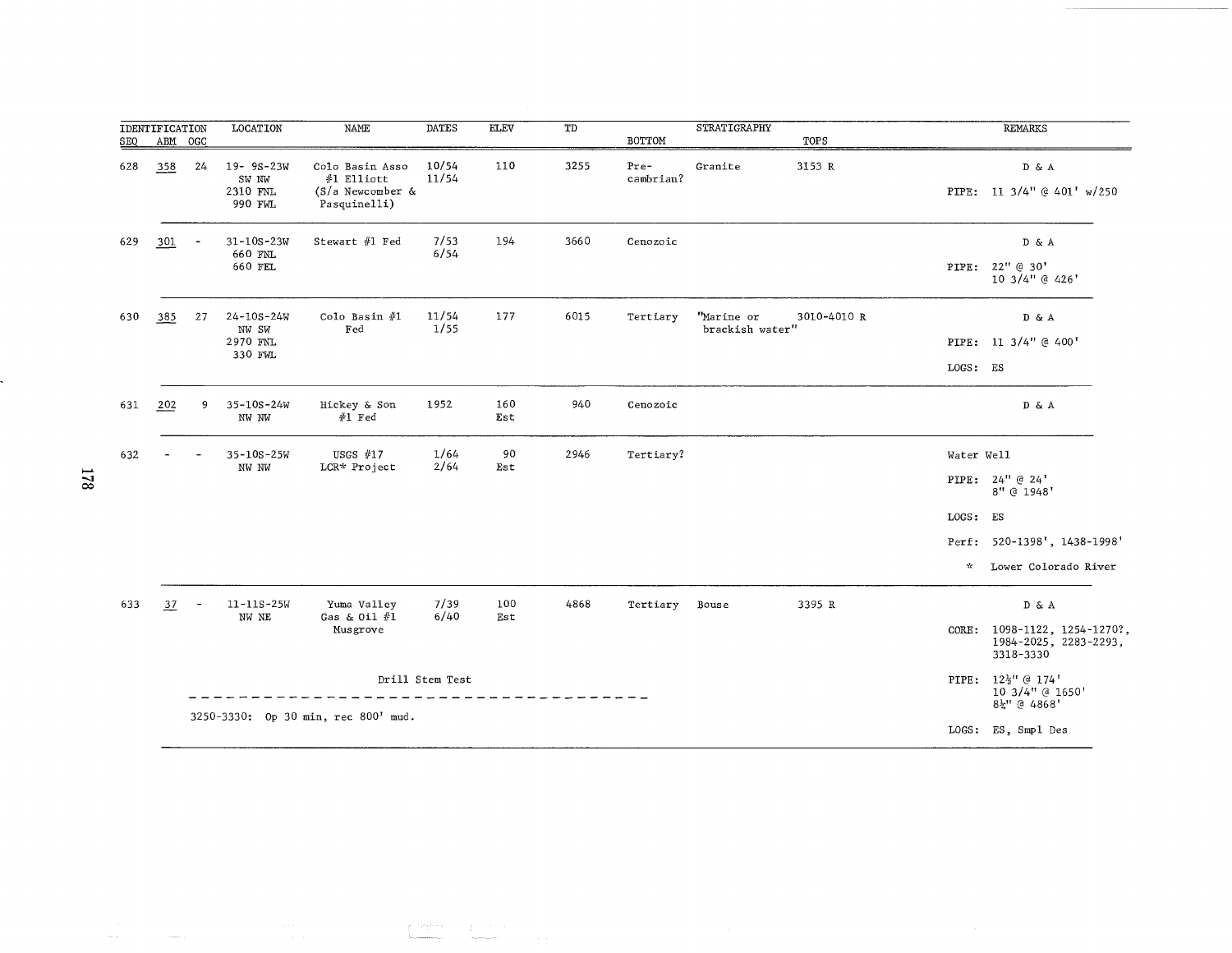|     | Maricopa County |                | Tws. North<br>Ranges East |                                                |              |             |      |                |                                                 |                |               |                                                                                              |
|-----|-----------------|----------------|---------------------------|------------------------------------------------|--------------|-------------|------|----------------|-------------------------------------------------|----------------|---------------|----------------------------------------------------------------------------------------------|
| 634 | 261             | 16             | SE NW                     | 7- 5N- 4E Landrum Gabrielson<br>#1 Salyer      | 1953         | 1825<br>Est | 1040 | Cenozoic?      | "All Alluvium<br>to Precambrian"                | (PI)           |               | D & A<br>PIPE: 10 3/4" @ 187'                                                                |
| 635 | 262             | 14             | NE NW                     | 14- 5N- 3E Landrum Gabrielson<br>$#1-14$ State | 1/53<br>2/53 | 1630<br>Est | 1146 | Cenozoic       | "Conglomerate                                   | 218-1136" (PI) |               | PIPE: 16" @ 73'<br>12 3/4" @ 204'                                                            |
| 636 | 52              | $\overline{a}$ | $8 - 4N - 4E$<br>SW SW    | Glenn Oil<br>$#2$ State                        | 2/49<br>4/50 | 1750        | 4520 | Cenozoic       | "All Alluvium"                                  | (PI)           | Lost hole     |                                                                                              |
|     |                 |                |                           |                                                |              |             |      |                |                                                 |                |               | PIPE: $12\frac{1}{2}$ <sup>1</sup> @ 1645 <sup>1</sup><br>8 5/8" @ 3068'                     |
| 637 | 130             |                | $8 - 4N - 4E$<br>SE SW    | Biery $#1$<br>State                            | 3/51<br>4/51 | 1720        | 5396 | Cenozoic?      |                                                 |                |               | D & A                                                                                        |
|     |                 |                | 549 FSL<br>1658 FWL       |                                                |              |             |      |                |                                                 |                | Lost hole     |                                                                                              |
|     |                 |                |                           |                                                |              |             |      |                |                                                 |                |               | CORE: 5394-5396                                                                              |
|     |                 |                |                           |                                                |              |             |      |                |                                                 |                |               | PIPE: 13 5/8" @ 513'                                                                         |
| 638 | 4               |                | $13 - 4N - 4E$<br>NW SW   | Campbell #1<br>Pierce                          | 5/50<br>8/50 | 2095        | 1585 | Cenozoic       | "All in arkose"                                 | (PI)           |               | D & A                                                                                        |
|     |                 |                | 3000 FNL<br>840 FWL       |                                                |              |             |      |                |                                                 |                |               | PIPE: 17 <sup>1</sup> @ 175'<br>13 3/4" @ 844'<br>11 1/8" @ 999'<br>9 5/8" @ 1500'           |
| 639 | 36              | $\blacksquare$ | $2 - 3N - 4E$<br>NE NW    | Glenn Oil $#1$<br>State                        | 1948         |             | 4159 | $\overline{?}$ |                                                 |                |               | D & A                                                                                        |
|     |                 |                |                           |                                                |              |             |      |                |                                                 |                |               | PIPE: 12" @ 218'                                                                             |
|     |                 |                |                           |                                                |              |             |      |                |                                                 |                |               | LOGS: E, Smpl Des                                                                            |
| 640 |                 |                | $32 - 3N - 1E$            | US Bur Rec                                     | 4/65         | 1096GR      | 2000 | Cenozoic       | Recent Alluvium Surf                            |                | Test hole     |                                                                                              |
|     |                 |                | NW SE NE                  | CAP                                            | 5/65         |             |      |                | Younger Alluvium 80 B<br>Quat Alluvium<br>260 B |                |               | LOGS: EL, SL                                                                                 |
|     |                 |                |                           |                                                |              |             |      |                | Quat-Tertiary<br>502 B<br>Tertiary<br>1054 B*   |                | $\mathcal{H}$ | Siltstone & sandstone                                                                        |
| 641 |                 |                | $30 - 2N - 4E$            | Totweiler #1                                   | 1906         |             | 2818 | Cenozoic       |                                                 |                |               | DδA                                                                                          |
|     |                 |                | NE NW                     | Camelback                                      | 6/07         |             |      |                |                                                 |                |               | PIPE: 12 <sup>1</sup> / <sub>2</sub> (d) 148 <sup>'</sup><br>$10''$ @ 556'<br>5 5/8" @ 1548' |
|     |                 |                |                           |                                                |              |             |      |                |                                                 |                |               | LOGS: Smpl Des                                                                               |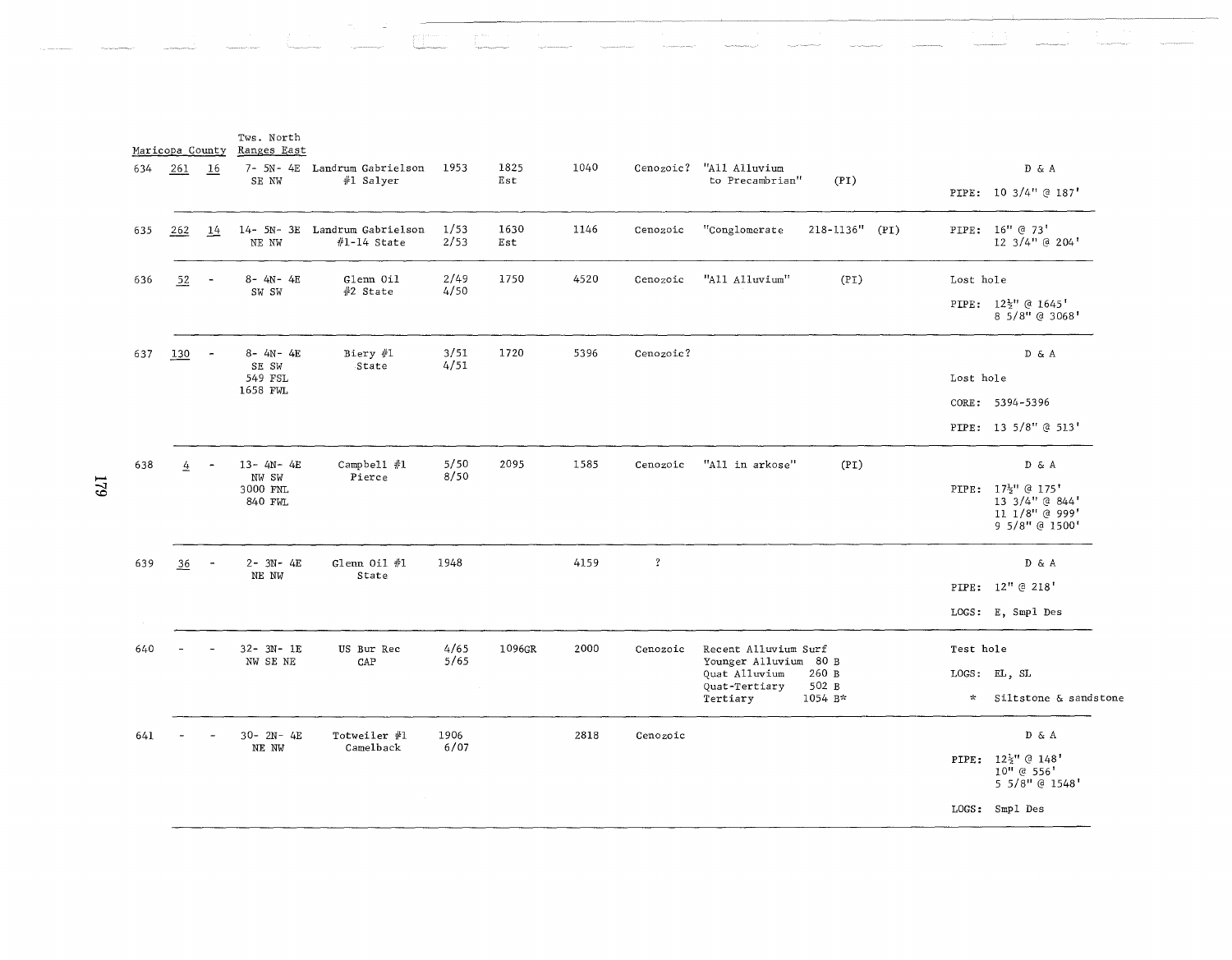| <u>SEQ</u> | IDENTIFICATION<br>ABM OGC |                          | LOCATION                   | <b>NAME</b>                | <b>DATES</b>   | <b>ELEV</b> | TD    | BOTTOM    | <b>STRATIGRAPHY</b><br>TOPS                                                                     | <b>REMARKS</b>                                                                     |
|------------|---------------------------|--------------------------|----------------------------|----------------------------|----------------|-------------|-------|-----------|-------------------------------------------------------------------------------------------------|------------------------------------------------------------------------------------|
| 642        | 3<br>∸                    | $\overline{\phantom{a}}$ | 30-2N-4E<br>SE SW          | Newcom $#1$<br>Langley     | 1949           | 1190        | 1050? | Cenozoic  |                                                                                                 | D & A<br>Smpl Des<br>LOGS:                                                         |
| 643        |                           |                          | $5 - 1N - 4E$<br>NW SW     | American<br>Union Pet      | 1931           | 1210        | 600   | Cenozoic  | "All alluvium"<br>(PI)                                                                          | DδA                                                                                |
| 644        | 498                       | $\overline{\phantom{a}}$ | $2 - 1N - 3E$<br>SE SE     | Peoples Oil #1<br>Gardiner | 7/39<br>7/45   | 1200        | 3550  | Cenozoic  |                                                                                                 | D & A<br>LOGS: Smpl Des                                                            |
| 645        |                           |                          | $13 - 1N - 3E$<br>NW NW SE | US Bur Rec<br>CAP          | 10/64<br>10/64 | 1115<br>Est | 757   | Cenozoic? | Alluvium<br>Surf<br>158 B<br>Cret*-Tert<br>Sandstone & siltstone with<br>dips up to 50 degrees. | Test hole<br>CORE: Approx 10' each 50'<br>LOGS: SL<br>Probably Tertiary<br>$\star$ |

 $\frac{180}{1}$ 

| 646 | ۰. | $\overline{\phantom{a}}$ | Tws. North<br>Ranges West<br>$19 - 5N - 2W$<br>NW SW | Wucherer et al            |              |             | 500  |                        |                                                              |                                                                     |                                                           |                           |
|-----|----|--------------------------|------------------------------------------------------|---------------------------|--------------|-------------|------|------------------------|--------------------------------------------------------------|---------------------------------------------------------------------|-----------------------------------------------------------|---------------------------|
| 647 |    |                          | $33 - 5N - 3W$<br>NE NE                              | Robertson $#1$<br>Wittman | 1946         | 1625        | 4365 | Tertiary?<br>Volcanics |                                                              |                                                                     | Lost hole                                                 | D & A                     |
| 648 |    |                          | $33 - 5N - 3W$<br>245 FNL<br>2095 FWL                | Robertson $#2$<br>Wittman | 5/46<br>1948 | 1620<br>Est | 5000 |                        | Tertiary? Valley Fill<br>Volcanics Conglomerate<br>Volcanics | Surf<br>3100 PI<br>3800 PI                                          | PIPE: 10" @ 1000'<br>LOGS: Smpl Des<br>"Water temp: 1270" | D & A                     |
| 649 |    |                          | 25-4N-1W<br>SW SW SW                                 | US Bur Rec<br>CAP         | 3/65<br>4/65 | 1208        | 1990 | Cenozoic               | Sand & gravel $@$ TD                                         | granitic clasts above 1040' &<br>volcanic clasts below 1040'<br>(B) | Test hole<br>LOGS: SL                                     | CORE: approx 10' every 50 |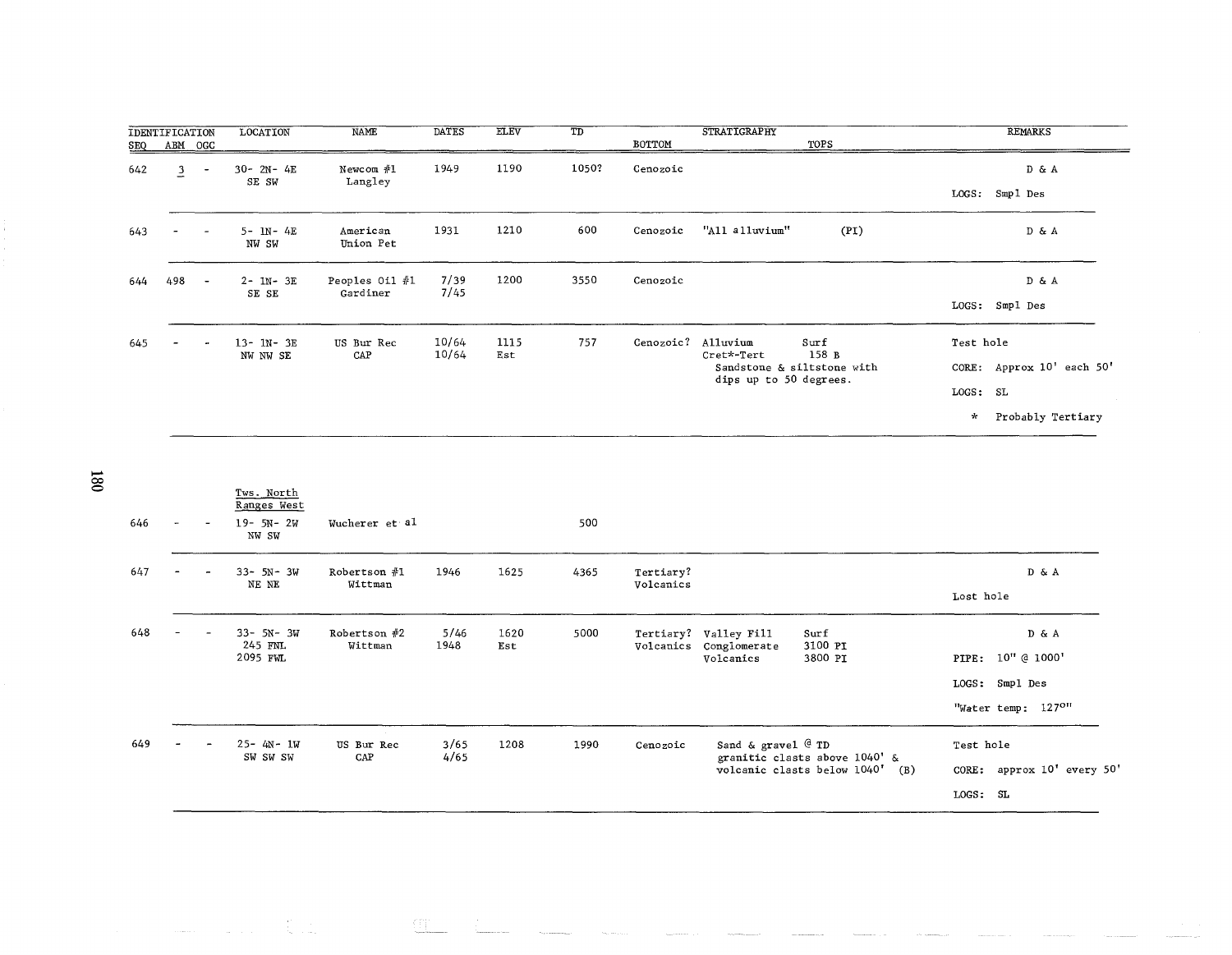|   | 650 | 632      | $25 - 4N - 2W$<br>SE NE    | Tannehill #1<br>Beardsley | 1923          |             | 3350 | Cenozoic?                  |                          |                                                                      |            | D & A<br>Water Temp: 1140<br>LOGS: Smp1 Des, SL |
|---|-----|----------|----------------------------|---------------------------|---------------|-------------|------|----------------------------|--------------------------|----------------------------------------------------------------------|------------|-------------------------------------------------|
|   | 651 |          | $32 - 3N - 1W$             | US Bur Rec<br>CAP         | 2/66<br>3/66  | 1115<br>Est | 2003 | Cenozoic                   | Alluvium<br>andesitic or | Surf                                                                 | Test hole  |                                                 |
|   |     |          |                            |                           |               |             |      |                            | Clay, silty &            | basaltic gravel 650-750 (B)<br>1965 TD<br>sandy, red brown, apparent |            | CORE: Approx 10' every 50'<br>from 450'         |
|   |     |          |                            |                           |               |             |      |                            | dips to 45 degrees.      |                                                                      |            | LOGS: EL, SL                                    |
|   |     |          |                            |                           |               |             |      |                            |                          |                                                                      |            | Plant stems reported 1390-1998'                 |
|   | 652 |          | $1 - 2N - 1W$              | United Metro              | 11/69         | 1066KB      | 1318 | Tertiary? Alluvium         |                          | Surf                                                                 | Water Well |                                                 |
|   |     |          |                            | #2 Water Well             |               | 1060GR      |      | salt                       | salt                     | 1200 K                                                               |            | LOGS: IES, FOR-DEN, ML-CAL                      |
|   | 653 | 2897 548 | $2 - 2N - 1W$              | SW Salt Co #2             | 10/70         | 1085GR      | 3425 | Tertiary? Alluvium         |                          | Surf                                                                 | Brine Well |                                                 |
|   |     |          | NW SW<br>1735 FSL          | Roach-Baker<br>(Strat)    | 11/70         |             |      | salt                       | basalt?<br>anhydrite     | 850 P*<br>950 P*                                                     |            | CORE: 3412-3425                                 |
|   |     |          | 556 FWL                    |                           |               |             |      |                            | salt                     | 1000 P*                                                              | PIPE:      | 20'' (d 17' w/5)<br>10 3/4" @ 1300' w/350       |
| ≊ |     |          |                            |                           |               |             |      |                            |                          |                                                                      | $\star$    | Smpl tops                                       |
|   | 654 | 2531 527 | $2 - 2N - 1W$              | SW Salt Co #1             | 10/68         | 1085GR      | 4503 | Tertiary? Alluvium         |                          | Surf                                                                 | Brine Well |                                                 |
|   |     |          | 554 FSL<br>707 FWL         | Roach-Baker<br>(Strat)    | 11/68         |             |      | salt                       | basalt?<br>anhydrite     | 672 P<br>800 P                                                       | CORE:      | Two feet in salt                                |
|   |     |          |                            |                           |               |             |      |                            | salt                     | 880 P                                                                | PIPE:      | 6" @ 880' w/120                                 |
|   |     |          |                            |                           |               |             |      |                            |                          |                                                                      |            | LOGS: IES, SNP, DEN                             |
|   | 655 | 207*     | $19 - 2N - 1W$<br>NE NE NW | Goodyear Farms<br>#19E    | 4/53<br>12/53 | 1195<br>Est | 2784 | Tertiary? Alluvium<br>salt | sat                      | 2318 K                                                               |            | PIPE: 20" @ 1282'<br>11 3/4" @ 2784'            |
|   |     |          |                            |                           |               |             |      |                            |                          |                                                                      | LOGS:      | Smpl Des                                        |
|   |     |          |                            |                           |               |             |      |                            |                          |                                                                      | $\star$    | Samples to 2240-<br>Hole apparently<br>deepened |
|   | 656 |          | 33- 1N- 4W<br>SE SW        | Reaves $#1$<br>King       | 1940          | 905GR       | 1780 |                            | Cenozoic? "All alluvium" | (PI)                                                                 |            |                                                 |

 $\hat{a}$ 

 $\label{eq:optimal} \mathcal{L}_{\text{MSE}}(\mathbf{X}) = \mathcal{L}_{\text{MSE}}(\mathbf{X}|\mathbf{X}) + \mathcal{L}_{\text{MSE}}(\mathbf{X}|\mathbf{X}) + \mathcal{L}_{\text{MSE}}(\mathbf{X}|\mathbf{X})$ 

**Contractor** 

 $181$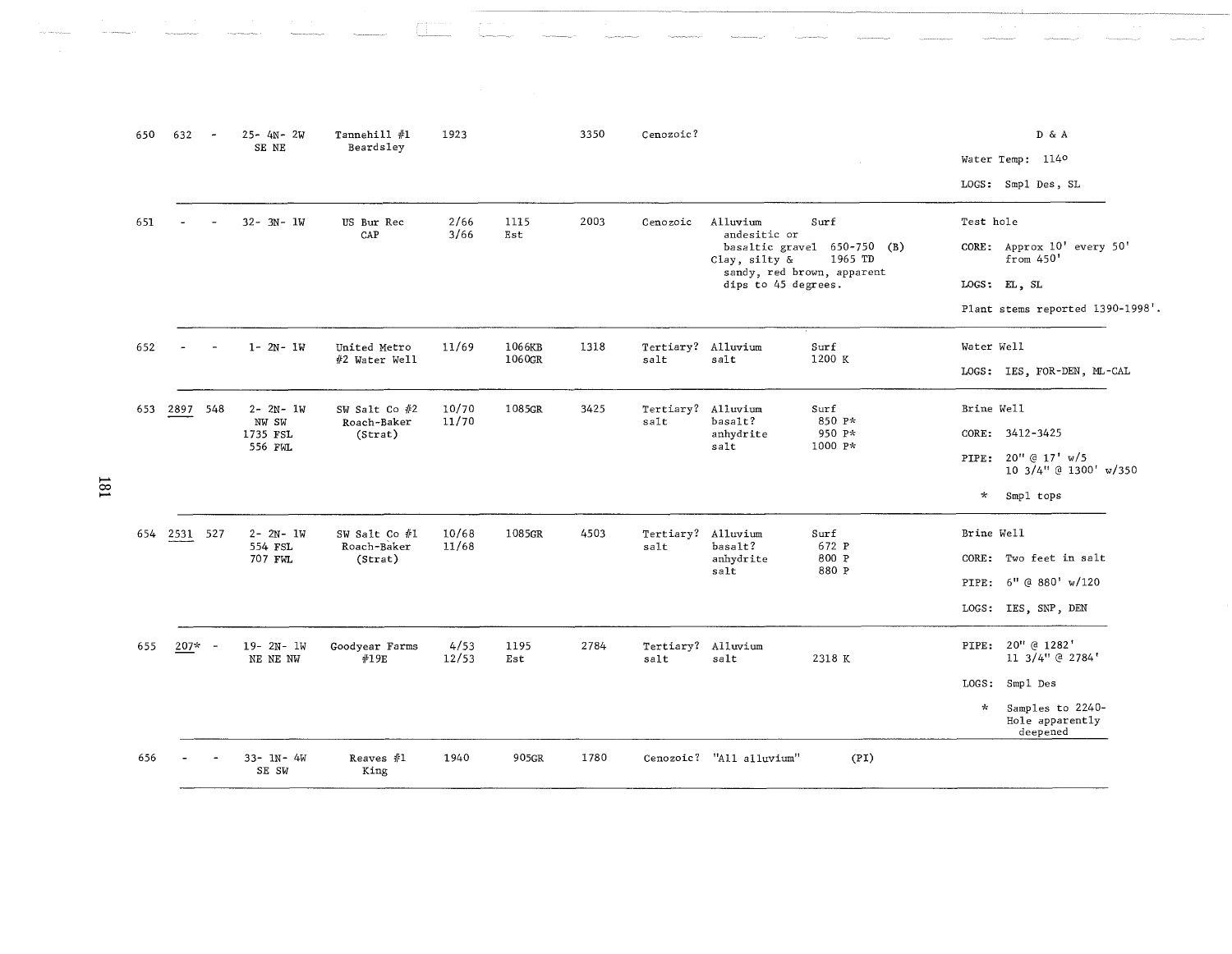| IDENTIFICATION |                          |                          | LOCATION                | NAME                  | DATES        | <b>ELEV</b> | TD   |           | STRATIGRAPHY   |      | REMARKS        |
|----------------|--------------------------|--------------------------|-------------------------|-----------------------|--------------|-------------|------|-----------|----------------|------|----------------|
| <u>SEQ</u>     | ABM OGC                  |                          |                         |                       |              |             |      | BOTTOM    |                | TOPS |                |
| 657            | $\overline{12}$          | $\overline{\phantom{a}}$ | $34 - 1N - 4W$<br>NW NW | Reaves $#1$<br>Fuqua  | 2/39<br>8/39 | 940         | 4117 | Cenozoic? |                |      | LOGS: Smp1 Des |
| 658            |                          | $\sim$                   | 34- IN- 5W<br>C W/2     | Dixie Oil #1<br>State | 1947         |             | 3505 |           |                |      |                |
| 659            | $\overline{\phantom{0}}$ | $\overline{\phantom{0}}$ | $34 - 1N - 6W$          | Wilson                | 1948         |             | 1413 | Cenozoic  | "All alluvuim" | (PI) | Water well     |
|                |                          |                          |                         |                       |              |             |      |           |                |      |                |

 $\bar{\mathbf{z}}$ 

|     |        |                          | Tws. South<br>Ranges East |            |              |      |      |          |                                                                  |                   |                                           |
|-----|--------|--------------------------|---------------------------|------------|--------------|------|------|----------|------------------------------------------------------------------|-------------------|-------------------------------------------|
| 660 | $\sim$ | $\overline{\phantom{a}}$ | $27 - 1S - 6E$            | US Bur Rec | 7/64<br>9/64 | 1297 | 1940 | Cenozoic | Silty clay 1590-1940 (B)                                         | Test hole         |                                           |
|     |        |                          | NE SE SE                  | CAP        |              | Est  |      |          | interbedded gypsum, salty taste.<br>Apparent dips to 15 degrees. | $\mathtt{CORE}$ : | 300-800-otherwise<br>approx 10' every 50' |
|     |        |                          |                           |            |              |      |      |          |                                                                  |                   | LOGS: SL, EL                              |
|     |        |                          |                           |            |              |      |      |          |                                                                  |                   | Bottom hole. T 117 <sup>o</sup> F.        |

**182** 

|     |          |     | Tws. South<br>Ranges West           |                        |              |            |      |           |                            |                             |              |                                              |
|-----|----------|-----|-------------------------------------|------------------------|--------------|------------|------|-----------|----------------------------|-----------------------------|--------------|----------------------------------------------|
| 661 | $\sim$   | 171 | $30 - 25 - 9W$<br>NW SW<br>3116 FNL | Montezuma #1<br>Fed-A  | 3/62<br>7/62 | 1227       | 248? | Cenozoic  | Valley Fill<br>to TD       | (PI)                        | Cable tools  | DδA                                          |
|     |          |     | 573 FWL                             |                        |              |            |      |           |                            |                             |              |                                              |
|     |          |     |                                     |                        |              |            |      |           |                            |                             | junk in hole |                                              |
|     | $\alpha$ |     |                                     |                        |              |            |      |           |                            |                             |              | PIPE: 12" @ 110' w/75                        |
| 662 | ÷.       | 208 | $30 - 25 - 9W$<br>NW SW             | Montezuma #1A<br>Fed-A | 7/62<br>4/64 | 1225GR     | 441  | Cenozoic? |                            |                             |              | D & A                                        |
|     |          |     | 3116 FNL                            |                        |              |            |      |           |                            |                             | Cable tools  |                                              |
|     |          |     | 585 FWL                             |                        |              |            |      |           |                            |                             |              | PIPE: 12 <sup>1</sup> / <sub>2</sub> " @ 15' |
| 663 |          |     | 33- 5S- 4W<br>SW SE SE              | US Bur Rec<br>CAP      | 5/65<br>5/65 | 818<br>Est | 1782 | Cenozoic  | Conglomerate 1719-1782 (B) | clasts largely non-volcanic | Test hole    |                                              |
|     |          |     |                                     |                        |              |            |      |           | crystallines.              |                             |              | CORE: Approx 50' each 50'                    |
|     |          |     |                                     |                        |              |            |      |           |                            |                             | LOGS: SL, EL |                                              |
|     |          |     |                                     |                        |              |            |      |           |                            |                             |              |                                              |

 $\sigma$  pair  $\sigma$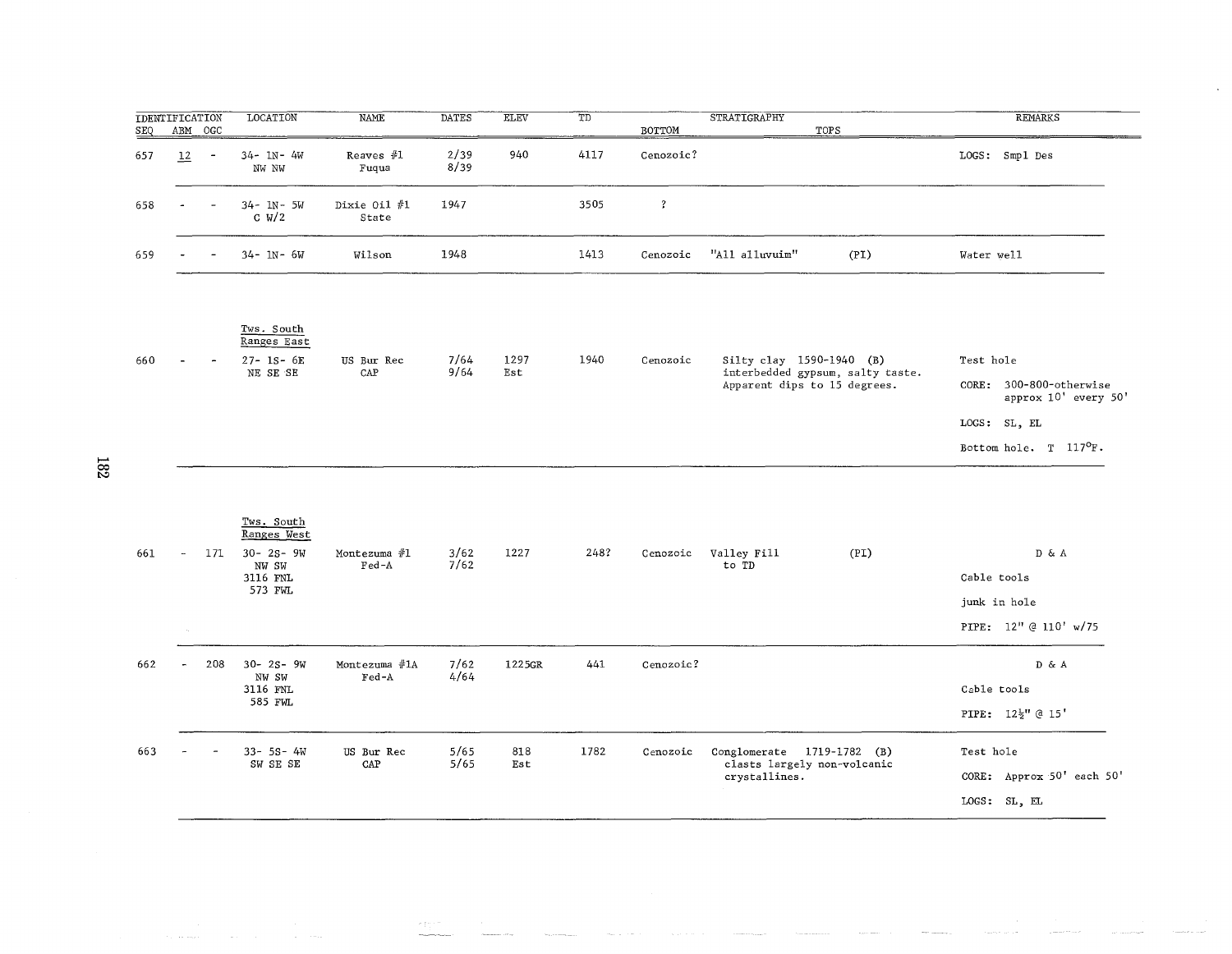|       |     | Pinal County |               | Tws. South<br>Ranges East                      |                             |               |             |      |                                 |                                                                                                      |                       |                                                                                     |
|-------|-----|--------------|---------------|------------------------------------------------|-----------------------------|---------------|-------------|------|---------------------------------|------------------------------------------------------------------------------------------------------|-----------------------|-------------------------------------------------------------------------------------|
|       | 664 | 198          | -5            | $17 - 1S - 8E$<br>SE SE<br>660 FSL<br>660 FEL  | Robison-Mason<br>#1 Nichols | 9/51<br>5/56  | 1535        | 2836 | $Pre-$<br>cambrian?<br>granitic | Precamb granite 1060?K                                                                               | LOGS: ES              | D & A<br>PIPE: 8 5/8" @ 35"                                                         |
|       | 665 |              |               | 30-1S-8E<br>NE NE SE                           | US Bur Rec<br>CAP           | 8/65<br>9/65  | 1490GR      | 1929 | Cenozoic                        | Sand & gravel 1580-1929<br>(B)<br>majority of clasts<br>are volcanic                                 | Test hole             | CORE: Approx 10' each 50'<br>LOGS: EL, SL                                           |
| ន្ទ្រ | 666 | 19           | $\mathcal{R}$ | 32- 2S- 10E<br>SW                              | E Lantron 011<br>#1 State   | 1949          |             | 1020 | Cenozoic                        |                                                                                                      | $\mathcal{H}$         | D & A<br>LOGS: Smp1 Des<br>Have samples                                             |
|       | 667 |              |               | $9 - 4S - 3E$<br>SE SE SW                      | US Bur Rec<br>CAP           | 4/64<br>6/64  | 1148<br>Est | 1777 | Cenozoic                        | 660-1490<br>Gypsiferous<br>conglomerate 1690-1777<br>Largely unconsolidated with<br>granitic clasts. | Test hole<br>LOGS: SL | CORE: Approx 10' every 50                                                           |
|       | 668 | 67           |               | $36 - 4S - 3E$<br>NE NW<br>660 FNL<br>1980 FWL | Robison-Mason<br>#1 Harbor  | 12/49<br>1/51 | 1195        | 3642 | Cenozoic?                       |                                                                                                      | Lost hole             | $\mathbb{D} \ \& \ \mathbb{A}$<br>PIPE: 12 <sup>1</sup> /2" @ 25'<br>LOGS: Smp1 Des |
|       | 669 |              |               | $25 - 4S - 9E$<br>SE SW<br>820 FSL<br>2505 FWL | Schoenheit #1<br>Moorhouse  | 4/45<br>1945  | 1462DF      | 415  | Cenozoic                        |                                                                                                      |                       | DδA<br>PIPE: 10" @ 175'<br>8" @ 315'                                                |
|       | 670 |              |               | $8 - 5S - 14E$<br>S/2                          | Hackberry                   | 1905          |             | 700? |                                 |                                                                                                      |                       | D & A                                                                               |
|       |     |              |               |                                                |                             |               |             |      |                                 |                                                                                                      |                       |                                                                                     |

**183**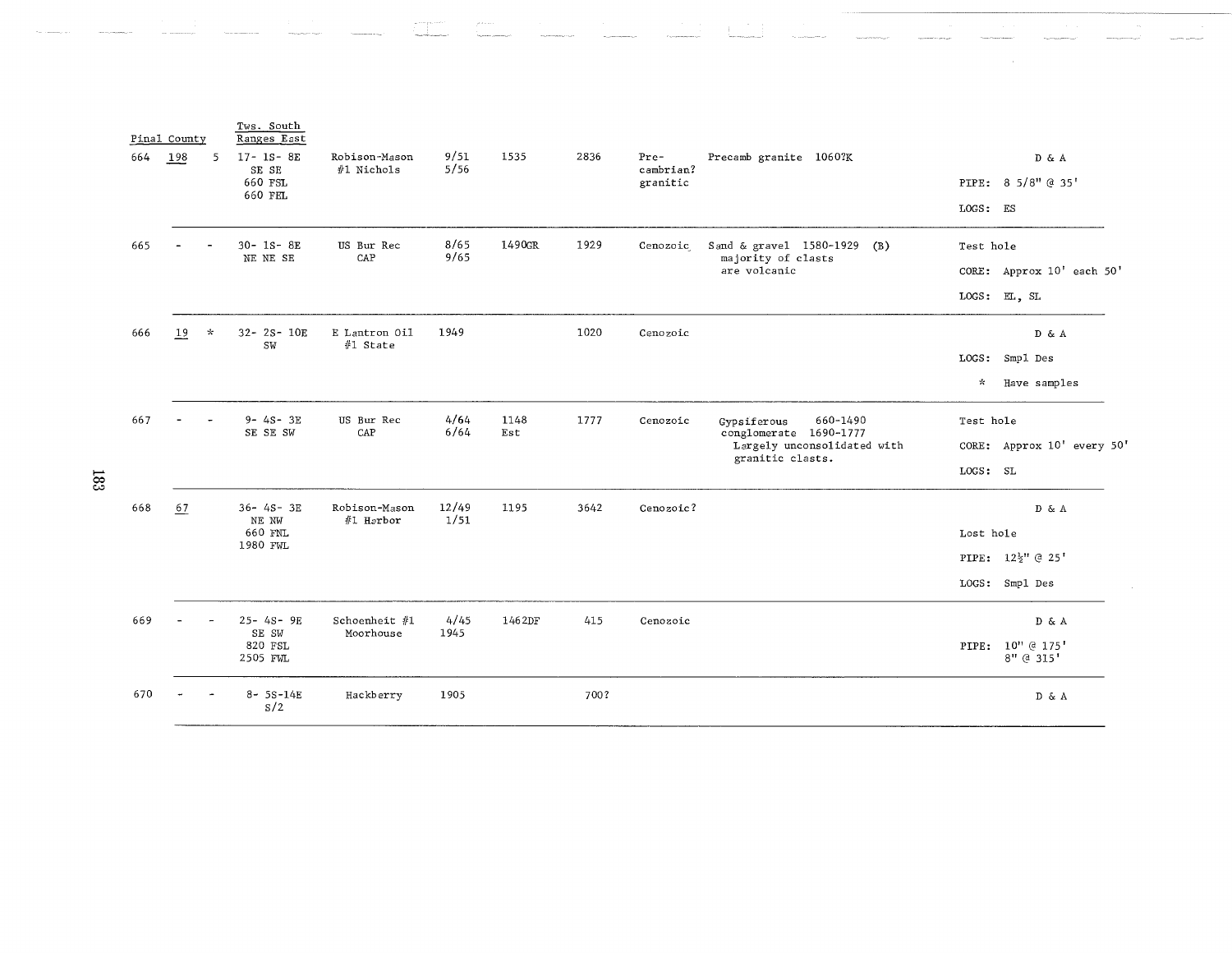| <b>SEQ</b> | <b>IDENTIFICATION</b><br>ABM OGC |                          | <b>LOCATION</b>          | <b>NAME</b>                    | <b>DATES</b> | <b>ELEV</b>      | $\overline{\texttt{TD}}$ | <b>BOTTOM</b>                  | <b>STRATIGRAPHY</b><br>TOPS                                             |           | <b>REMARKS</b>                                                                                    |
|------------|----------------------------------|--------------------------|--------------------------|--------------------------------|--------------|------------------|--------------------------|--------------------------------|-------------------------------------------------------------------------|-----------|---------------------------------------------------------------------------------------------------|
| 671        | 260                              | 15                       | $31 - 5S - 10E$<br>SW SW | Western Oil<br>Fields #1 Fed   | 3/53<br>5/53 | 1625?            | 5142                     | Pre-<br>cambrian?              | Cenozoic? Conglomerate<br>or basement?                                  |           | D & A<br>PIPE: 10 3/4" @ 795'                                                                     |
|            |                                  |                          |                          |                                |              |                  |                          |                                |                                                                         | LOGS: SL  |                                                                                                   |
| 672        |                                  |                          | 18- 6S- 8E<br>SE SE SW   | Crouch Drillers<br>#1 Holland  | 6/64         | 1438KB<br>1430GR | 3243                     |                                |                                                                         | LOGS: IES | D & A                                                                                             |
| 673        | 645                              | $\overline{\phantom{0}}$ | 25- 6S- 7E<br>SE SE      | Casa Grande Dev<br>$#1$ Laveen | 9/44<br>9/45 | 1474             | 4742                     | Tertiary?<br>Pre-<br>cambrian? |                                                                         |           | D & A<br>PIPE: 13 3/8" @ 62'                                                                      |
|            |                                  |                          |                          |                                |              |                  |                          |                                |                                                                         |           | 7" @ 3033'<br>4 3/4" @ 3700'<br>LOGS: Smpl Des                                                    |
| 674        |                                  |                          | 19- 6S- 5E<br>NE SE SE   | US Bur Rec<br>CAP              | 6/65<br>6/65 | 1338             | 1780                     | Cenozoic                       | Conglomerate 1070-1780 (B)<br>loose to well cemented<br>granitic clasts | Test hole | CORE: Sporadic                                                                                    |
|            |                                  |                          |                          |                                |              |                  |                          |                                |                                                                         |           | LOGS: SL, EL                                                                                      |
| 675        |                                  |                          | $21 - 6S - 3E$           | US Bur Rec                     | 12/63        | 1335             | 1803                     | Pre-                           | Gravelly                                                                | Test hole |                                                                                                   |
|            |                                  |                          | NE NW NW                 | CAP                            | 1/64         | Est              |                          | cambrian?<br>granitic          | Granodiorite 1780-1803<br>(partially cored)                             |           | CORE: Approx 10' every 50'                                                                        |
|            |                                  |                          |                          |                                |              |                  |                          |                                |                                                                         |           | LOGS: SL, EL                                                                                      |
| 676        |                                  |                          | 22-75-8E<br>NW NE NW     | Hatchett #1<br>McFarland       | 1945         | 1500             | 1260                     | Cenozoic                       |                                                                         |           | D & A                                                                                             |
|            |                                  |                          |                          |                                |              |                  |                          |                                |                                                                         |           | LOGS: Smpl Des                                                                                    |
| 677        |                                  |                          | 25-7S-8E                 | US Bur Rec<br>CAP              | 7/63<br>9/63 | 1570<br>Est      | 1944                     | Cenozoic                       | gypsum* 1934-1936 (B)                                                   | Test hole |                                                                                                   |
|            |                                  |                          |                          |                                |              |                  |                          |                                | dirty<br>halite<br>1936-1944 (B)<br>dirty                               |           | CORE: Most of section                                                                             |
|            |                                  |                          |                          |                                |              |                  |                          |                                |                                                                         | $\star$   | Contains a spore-pollen<br>assemblage. Jim King of<br>Univ of Arizona says<br>" Plio-pleistocene" |
| 678        |                                  |                          | 31- 7S- 8E               | US Bur Rec                     | 2/65         | 1535             | 828                      | Cenozoic                       | 778-828 (B)<br>Silt & clay                                              | Test hole |                                                                                                   |
|            |                                  |                          | NE NW NW                 | CAP                            | 2/65         |                  |                          |                                |                                                                         |           | CORE: Most of section                                                                             |
|            |                                  |                          |                          |                                |              |                  |                          |                                |                                                                         |           | LOGS: SL, EL                                                                                      |

 $\label{eq:1} \frac{1}{2} \int_{\mathbb{R}^3} \left| \frac{d\mu}{d\mu} \right|^2 \, d\mu = \frac{1}{2} \int_{\mathbb{R}^3} \left| \frac{d\mu}{d\mu} \right|^2 \, d\mu = \frac{1}{2} \int_{\mathbb{R}^3} \left| \frac{d\mu}{d\mu} \right|^2 \, d\mu = \frac{1}{2} \int_{\mathbb{R}^3} \left| \frac{d\mu}{d\mu} \right|^2 \, d\mu = \frac{1}{2} \int_{\mathbb{R}^3} \left| \frac{d\mu}{d\mu} \right|^2 \, d\$ 

 $\label{eq:2} \frac{1}{\sqrt{2}}\left(\frac{1}{\sqrt{2}}\right)^{2} \frac{1}{\sqrt{2}}\left(\frac{1}{\sqrt{2}}\right)^{2}$ 

 $\begin{split} \mathcal{L}_{\text{c}}(\mathbf{p},\mathbf{q}) & = \mathcal{L}_{\text{c}}(\mathbf{p},\mathbf{q}) \\ & = \frac{1}{2}\mathcal{L}_{\text{c}}(\mathbf{p},\mathbf{q}) \\ & = \frac{1}{2}\mathcal{L}_{\text{c}}(\mathbf{p},\mathbf{q}) \\ & = \frac{1}{2}\mathcal{L}_{\text{c}}(\mathbf{p},\mathbf{q}) \\ & = \frac{1}{2}\mathcal{L}_{\text{c}}(\mathbf{p},\mathbf{q}) \\ & = \frac{1}{2}\mathcal{L}_{\text{c}}(\mathbf{p},\mathbf{q}) \\ & = \frac{1$ 

,.... >l'oo

 $\label{eq:2.1} \begin{split} \mathcal{L}_{\text{max}}(\mathbf{r}) = \mathcal{L}_{\text{max}}(\mathbf{r}) \mathcal{L}_{\text{max}}(\mathbf{r}) = \mathcal{L}_{\text{max}}(\mathbf{r}) \mathcal{L}_{\text{max}}(\mathbf{r}) \mathcal{L}_{\text{max}}(\mathbf{r}) \mathcal{L}_{\text{max}}(\mathbf{r}) \mathcal{L}_{\text{max}}(\mathbf{r}) \mathcal{L}_{\text{max}}(\mathbf{r}) \mathcal{L}_{\text{max}}(\mathbf{r}) \mathcal{L}_{\text{max}}(\mathbf{r}) \mathcal{L}_{\text{max}}(\mathbf{r})$ 

 $\sim$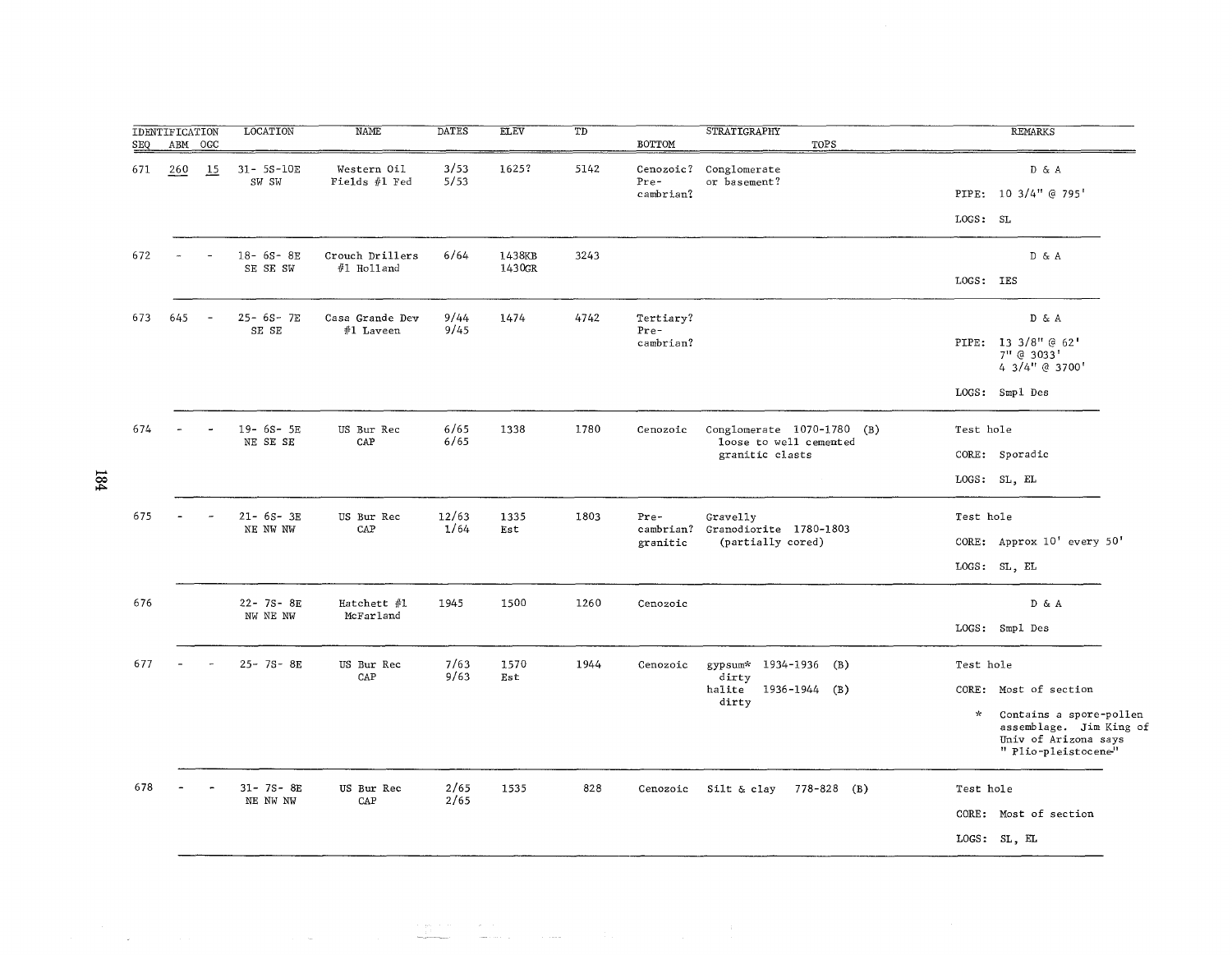|     | 679 | 650            | $\overline{\phantom{a}}$ | 32-8S-17E<br>NE NE SE         | San Pedro Oil<br>#1 Smith | 2/30<br>12/30 | 2835<br>Est | 1485 | Cenozoic |                                           |               | D & A<br>LOGS: Smpl Des               |
|-----|-----|----------------|--------------------------|-------------------------------|---------------------------|---------------|-------------|------|----------|-------------------------------------------|---------------|---------------------------------------|
|     | 680 | 22             | $\pi$                    | 25-8S-16E<br>SE SW SE         | Santa Maria<br>Expl $#1$  | 6/48<br>7/48  | 2910        | 2144 |          | Cenozoic? Conglomeratic<br>at TD          |               | DδA                                   |
|     |     |                |                          |                               |                           |               |             |      |          |                                           |               | LOGS: Smpl Des                        |
|     |     |                |                          |                               |                           |               |             |      |          |                                           | $\mathcal{H}$ | Have samples                          |
|     | 681 | $\overline{a}$ | 317                      | $8 - 8S - 10E$                | Ari-Mass                  | 6/65          | 1880GR      | 832  | Cenozoic |                                           |               | D & A                                 |
|     |     |                |                          | SE NW<br>1980 FNL<br>1980 FWL | $#1$ State                | 6/67          |             |      |          |                                           | PIPE:         | 8 5/8" @ 380' w/85<br>6" @ 700' w/200 |
|     | 682 |                |                          | $12 - 8S - 7E$                | $\mathsf{Creed}$ #1       | 1946          | 1685GR      | 2700 | Cenozoic |                                           | Water Well    |                                       |
|     |     |                |                          |                               | Cherry                    | 1948          |             |      |          |                                           | LOGS: ES      |                                       |
|     | 683 |                |                          | 34-9S-7E                      | US Bur Rec                | 10/63         | 1637        | 2007 | Cenozoic | Conglomerate 1200-2007<br>(B)             | Test hole     |                                       |
|     |     |                |                          |                               | CAP                       | 11/63         | Est         |      |          | reddish brown-clasts<br>largely volcanic. |               | CORE: Approx 10' every 50'            |
| 185 |     |                |                          |                               |                           |               |             |      |          |                                           |               | LOGS: SL, EL                          |
|     | 684 | $256* -$       |                          | 15-10S-10E                    | Ariz Pub                  | 11/52         |             | 1950 | Cenozoic |                                           | Water Well    |                                       |
|     |     |                |                          | SW NW NE                      | Service #2                |               |             |      |          |                                           |               | LOGS: Smpl Des                        |
|     |     |                |                          |                               |                           |               |             |      |          |                                           | $\mathcal{N}$ | Samples to 710'                       |
|     | 685 | 206            |                          | 15-10S-10E                    | Ariz Pub                  | 1953          |             | 2500 | Cenozoic |                                           | Water Well    |                                       |
|     |     |                |                          | SE SE NE                      | Service                   |               |             |      |          |                                           |               | LOGS: Smpl Des                        |
|     |     |                |                          |                               |                           |               |             |      |          |                                           |               |                                       |

 $\frac{1}{2}$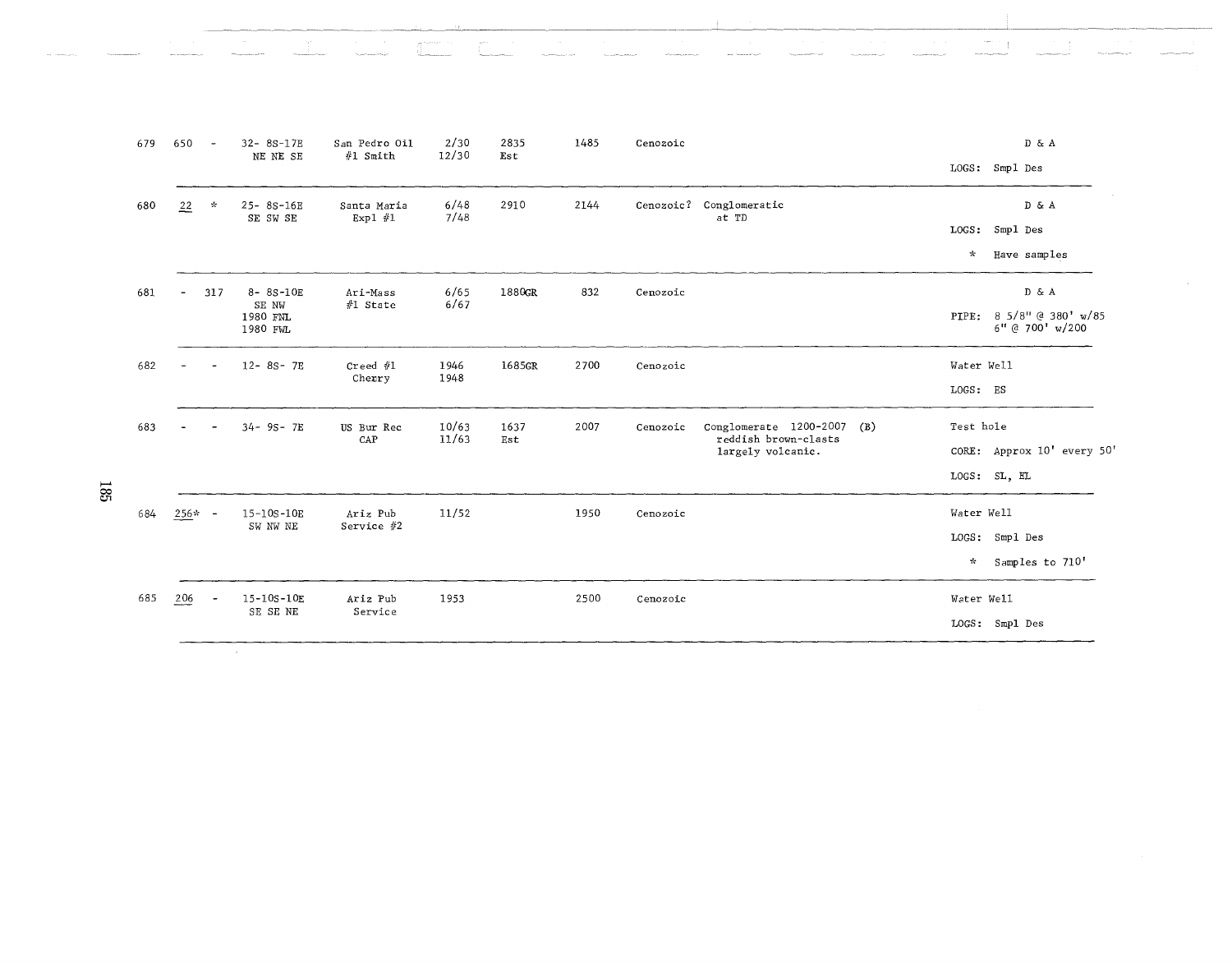| SEQ | <b>IDENTIFICATION</b><br>ABM OGC |                | <b>LOCATION</b>                           | <b>NAME</b>                         | <b>DATES</b>  | <b>ELEV</b> | $\overline{\text{TD}}$ | BOTTOM                   | <b>STRATIGRAPHY</b><br>TOPS                                                         | <b>REMARKS</b>                |
|-----|----------------------------------|----------------|-------------------------------------------|-------------------------------------|---------------|-------------|------------------------|--------------------------|-------------------------------------------------------------------------------------|-------------------------------|
|     | Pima County                      |                | Tws. South<br>Ranges East                 |                                     |               |             |                        |                          |                                                                                     |                               |
| 686 | 209                              | 11             | 27-11S-10E<br>NE SE<br>2340 FSL           | Berry Min Dev<br>$#1$ Fed           | 8/52<br>11/53 | 1920DF      | 3312                   | Tertiary?<br>Cretaceous? | Samples suggest rhyolitic<br>volcanics at TD. Smpl Des<br>suggests "hard red beds". | D & A<br>PIPE: 12 3/4" @ 400' |
|     |                                  |                | 300 FEL                                   |                                     |               |             |                        |                          |                                                                                     | LOGS: Smpl Des                |
| 687 | 23                               |                | $6 - 12S - 11E$<br>SW SW NE               | Eloy Dev<br>#1 State                | 2/46<br>10/49 | 1975        | 4950                   | Tertiary?                |                                                                                     | D & A                         |
|     |                                  |                |                                           |                                     |               |             |                        |                          |                                                                                     | LOGS: Smpl Des                |
| 688 | 180                              | $\overline{3}$ | 33-18S-18E<br>$N/2$ $S/2$                 | Cienega Basin<br>$#1$ State         | 5/51<br>11/52 | 4800        | 2760                   | Cretaceous               |                                                                                     | D & A                         |
|     |                                  |                | 1850 FSL<br>2640 FWL                      |                                     |               |             |                        |                          |                                                                                     | Cable tools                   |
|     |                                  |                |                                           |                                     |               |             |                        |                          |                                                                                     | Water Well                    |
|     |                                  |                |                                           |                                     |               |             |                        |                          |                                                                                     | LOGS: Smp1 Des                |
|     |                                  |                |                                           |                                     |               |             |                        |                          |                                                                                     | Smpls to 475'.                |
| 689 | 336                              | 19             | 34-18S-18E<br>1200 FNL                    | Ted Jones #1<br>Juanita-State       | 1954          | 4860        | 2656                   | Cretaceous               | Section cut by aplite dikes.<br>This apparently called                              | D & A                         |
|     |                                  |                | 500 FWL                                   |                                     |               |             |                        |                          | "anhydrite" in smpl des.                                                            | 12 3/4" @ 160'<br>PIPE:       |
|     |                                  |                |                                           |                                     |               |             |                        |                          |                                                                                     | LOGS:<br>ES, ML, Smpl Des     |
| 690 | $\tilde{\phantom{a}}$            | 192            | 29-19S-18E<br>NE NE<br>330 FNL<br>330 FEL | Mountain States<br>Expl #1 State    | 7/62<br>1/64  | 4861DF      | 1050                   | Cretaceous               |                                                                                     | Lost hole                     |
| 691 | 2006                             | 219            | 29-19S-18E<br>NE NE<br>300 FNL<br>610 FEL | Mountain States<br>Expl $#1A$ State | 11/62<br>1/64 | 4862KB      | 4410                   | Cretaceous               | Bisbee Group to TD (A)                                                              | D & A<br>PIPE: 7" @ 940'      |
| 692 | 133                              | $\overline{a}$ | 22-19S-17E<br>SW SE                       | Anderson<br>$#2$ Empire             | 5/51<br>7/51  | 4500        | 1350                   |                          |                                                                                     | D & A                         |
|     |                                  |                | 400 FSL<br>1600 FEL                       |                                     |               |             |                        |                          |                                                                                     | PIPE: 7" @ 1120'              |

 $\frac{1}{8}$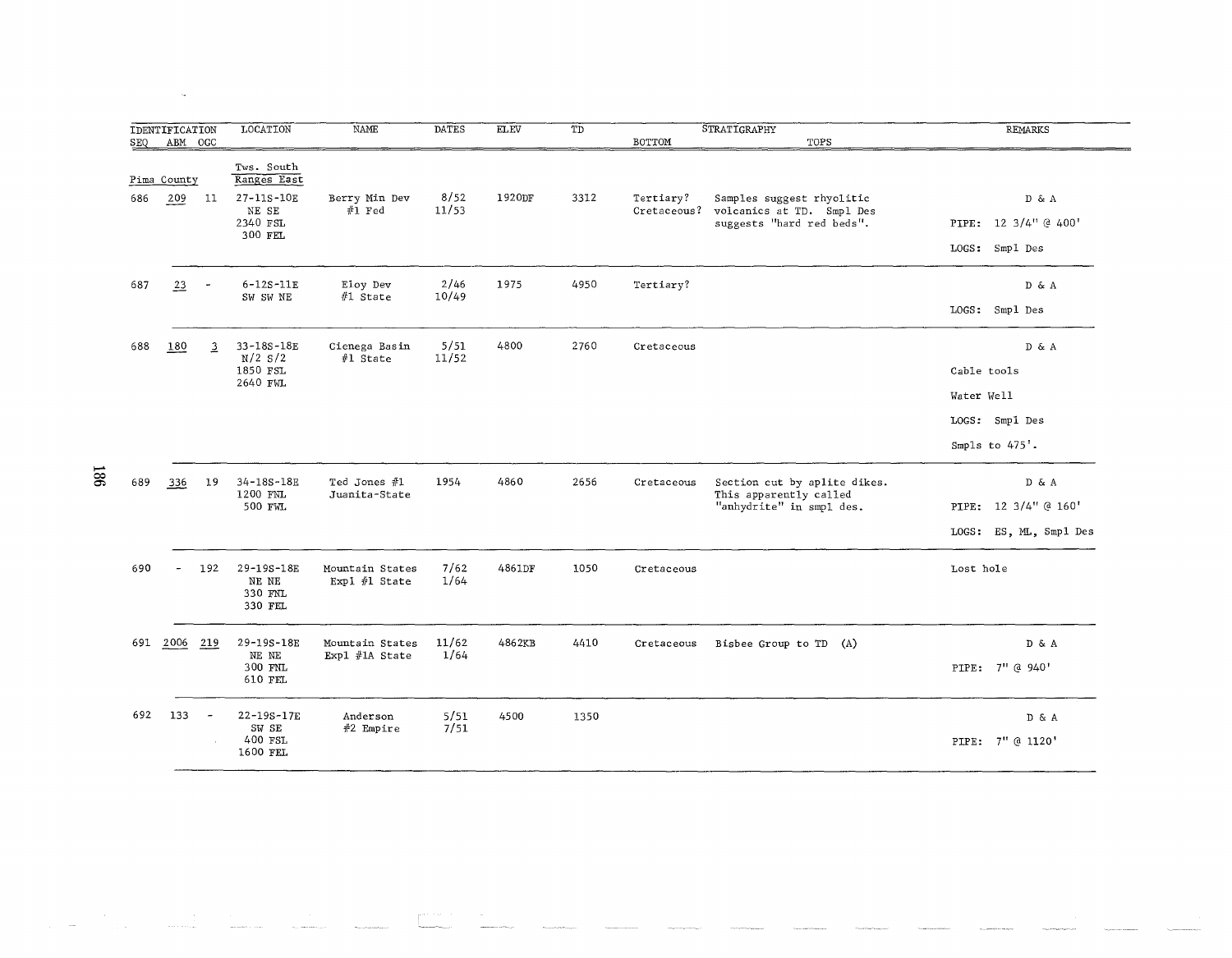| 693                  |       | 22-19S-17E<br>SE SE       | Arizona Oil<br>#1 Boyce    | 1942         | 4450        | 2991 | Cenozoic    |                              |               | D & A                |
|----------------------|-------|---------------------------|----------------------------|--------------|-------------|------|-------------|------------------------------|---------------|----------------------|
|                      |       |                           |                            |              |             |      |             |                              |               | LOGS: Smpl Des       |
|                      |       |                           |                            |              |             |      |             |                              |               |                      |
|                      |       |                           |                            |              |             |      |             |                              |               |                      |
|                      |       |                           |                            |              |             |      |             |                              |               |                      |
| Santa Cruz<br>County |       | Tws. South<br>Ranges East |                            |              |             |      |             |                              |               |                      |
| 694                  | 686 - | 9-20S-16E<br>NW SE        | Jones et al<br>#1 Larimore | 9/42<br>9/43 | 5175<br>Est | 3394 | Cretaceous? | Sand & gravel<br>Cretaceous? | Surf<br>700?P | D & A                |
|                      |       | 1980 FSL<br>1980 FEL      |                            |              |             |      |             |                              |               | PIPE: 12 3/4" @ 53'  |
|                      |       |                           |                            |              |             |      |             |                              |               | LOGS: Smple Des, RES |
| 695                  |       | $6 - 21S - 18E$<br>SW     | Nogales Oil<br>& Gas       | 1921         | 4925        | 1115 | Tertiary    |                              |               | DδA                  |
|                      |       |                           |                            |              |             |      |             |                              |               | LOGS: Smpl Des       |

|     | Cochise County  |               | Tws. South<br>Ranges East |                                                                                                   |                  |      |      |           |                                        |                |                        |                                                                                            |
|-----|-----------------|---------------|---------------------------|---------------------------------------------------------------------------------------------------|------------------|------|------|-----------|----------------------------------------|----------------|------------------------|--------------------------------------------------------------------------------------------|
| 696 | 27              | $\mathcal{A}$ | 31-13S-31E                | Fitzwater                                                                                         | 1947<br>5/51?    | 3600 | 4440 | Tertiary? | Volcanics                              | 2800?R         |                        | D & A                                                                                      |
|     |                 |               | SW SE                     | #1 Thayer                                                                                         |                  | Est  |      | volcanics |                                        |                | CORE:                  | 23 cores, 1750'-4107',<br>details unknown                                                  |
|     |                 |               |                           |                                                                                                   | Drill Stem Tests |      |      |           |                                        |                | LOGS:<br>$\mathcal{N}$ | Smpl Des<br>Have samples                                                                   |
|     |                 |               | No SIP.                   | 3583-3700: Op 2 hr 35 min, rec 2520' fresh water & mud, FP 325-1082#,                             |                  |      |      |           |                                        |                |                        |                                                                                            |
|     |                 |               |                           | 4030-4137: Op 2 hr 15 min, rec 1350' mud & 1350' fresh water, FP 350-<br>1600#, SIP 1885#/15 min. |                  |      |      |           |                                        |                |                        |                                                                                            |
| 697 | $\overline{26}$ | $\sim$        | 27-13S-30E<br>SE SE NE    | Funk<br>Benevolent                                                                                | 1929<br>1939     | 3600 | 6668 | clastics  | Cretaceous? Valley fill<br>Cretaceous? | Surf<br>2000?R |                        | D & A                                                                                      |
|     |                 |               |                           | $#1$ Fee                                                                                          |                  |      |      |           |                                        |                | CORE:                  | Some taken                                                                                 |
|     |                 |               | Cont'd next page          |                                                                                                   |                  |      |      |           |                                        |                |                        | PIPE: 15" @ 60'<br>12" @ 650"<br>10" @ 2026'<br>8" @ 2772'<br>6" @ 4170'<br>4 3/4" @ 5000' |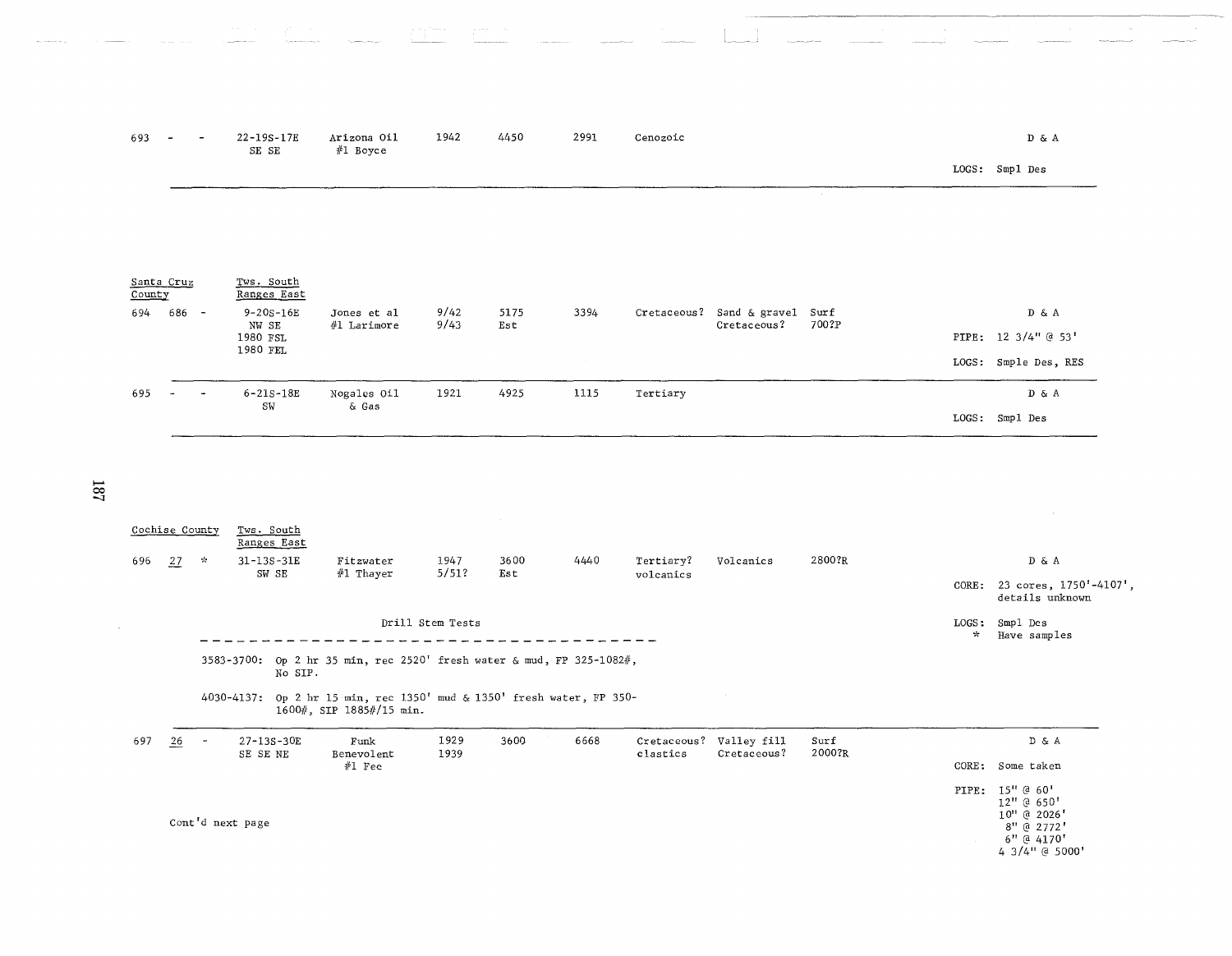| SEQ |    | <b>IDENTIFICATION</b><br>ABM OGC | <b>LOCATION</b>              | <b>NAME</b>                                                                                                                                                                                                              | <b>DATES</b>             | <b>ELEV</b>      | TD   | BOTTOM                            | STRATIGRAPHY<br>TOPS                                                                                                                                         |                 | <b>REMARKS</b>                                                                     |
|-----|----|----------------------------------|------------------------------|--------------------------------------------------------------------------------------------------------------------------------------------------------------------------------------------------------------------------|--------------------------|------------------|------|-----------------------------------|--------------------------------------------------------------------------------------------------------------------------------------------------------------|-----------------|------------------------------------------------------------------------------------|
|     |    | Well No. 697 Cont'd              |                              |                                                                                                                                                                                                                          |                          |                  |      |                                   |                                                                                                                                                              |                 |                                                                                    |
|     |    |                                  |                              | In 1940 E. D. Wilson of the Arizona Bureau of Mines visited this site.<br>He was shown some core that he declared as being of "Cretaceous aspect."<br>He was told that water temps up to "274" degrees were encountered. | Comment                  |                  |      |                                   |                                                                                                                                                              | LOGS: SL        |                                                                                    |
| 698 | 25 | $\mathcal{H}$                    | 16-13S-28E<br>SE SE NW       | Bowie Oil<br>#1                                                                                                                                                                                                          | 1924<br>2/25             | 3700             | 4100 | Tertiary?<br>Cretaceous? @ 3800'. | Samples suggest clastics                                                                                                                                     |                 | D & A                                                                              |
|     |    |                                  |                              |                                                                                                                                                                                                                          |                          |                  |      |                                   |                                                                                                                                                              | Lost hole       | PIPE: 16" @ 620'<br>12" @ 1450'<br>10" @ 2520'<br>8 1/4" @ 3273'<br>6 1/4" @ 3856' |
|     |    |                                  |                              |                                                                                                                                                                                                                          |                          |                  |      |                                   |                                                                                                                                                              | $_{\rm LOGS}$ : | SL                                                                                 |
|     |    |                                  |                              |                                                                                                                                                                                                                          |                          |                  |      |                                   |                                                                                                                                                              | $\pi$           | Have samples                                                                       |
| 699 |    |                                  | $31 - 13S - 25E$<br>NW NE SW | Hill Drlg<br>#10 Wilcox                                                                                                                                                                                                  | 1965                     | 4185KB<br>4180GR | 1936 | Cenozoic                          |                                                                                                                                                              | Water well      |                                                                                    |
|     |    |                                  |                              |                                                                                                                                                                                                                          |                          |                  |      |                                   |                                                                                                                                                              |                 | PIPE: 12 1/2" @ 1146'                                                              |
|     |    |                                  |                              |                                                                                                                                                                                                                          |                          |                  |      |                                   |                                                                                                                                                              | LOGS: IES       |                                                                                    |
| 700 | 24 | $\mathbf{x}$                     | 23-13S-24E<br>SW SW SE       | Waddell-Duncan<br>#1 McComb                                                                                                                                                                                              | 5/47<br>5/51<br>Comments | 4238KB           | 6865 | Cretaceous?                       | Samples contain an impure,<br>indurated limestone at TD.<br>Higher in hole difficult to<br>separate conglomeratic<br>materials from lithologies<br>in place. |                 | D & A<br>PIPE: 12 1/2" @ 600'<br>8 5/8" @ 1202'<br>7" @ 1898'<br>5" @ 6512'        |
|     |    |                                  |                              | A sample log by G. A. Hemenway reports:                                                                                                                                                                                  |                          |                  |      |                                   |                                                                                                                                                              | LOGS:           | GRN, CAL, TL,<br>Smpl Des                                                          |
|     |    |                                  |                              | Alluvium<br>Surf<br>F111<br>550<br>4950<br>Tertiary<br>5800<br>Cretaceous                                                                                                                                                |                          |                  |      |                                   |                                                                                                                                                              | $\mathbf{x}$    | Have samples                                                                       |
| 701 |    |                                  | 33-13S-22E<br>NE SE          | Lloyd Duncan<br>#3 State                                                                                                                                                                                                 | 2/59<br>12/59            | 4953             | 2185 | Cenozoic                          |                                                                                                                                                              | Water well      |                                                                                    |
|     |    |                                  | 1810 FSL<br>664 FEL          |                                                                                                                                                                                                                          |                          |                  |      |                                   |                                                                                                                                                              |                 | PIPE: 13 3/8" @ 54'w/20<br>$8\;5/8"$ @ 244'<br>5 1/2" @ 302'                       |

 $\label{eq:3.1} \begin{split} &\text{if } \text{supp}(\alpha) = \text{supp}(\alpha) \\ &\text{if } \alpha \in \mathbb{R}^n, \quad \text{if } \alpha \in \mathbb{R}^n, \\ &\text{if } \alpha \in \mathbb{R}^n, \quad \text{if } \alpha \in \mathbb{R}^n, \quad \text{if } \alpha \in \mathbb{R}^n, \\ &\text{if } \alpha \in \mathbb{R}^n, \quad \text{if } \alpha \in \mathbb{R}^n, \\ &\text{if } \alpha \in \mathbb{R}^n, \quad \text{if } \alpha \in \mathbb{R}^n, \\$ 

 $\frac{1}{2} \left( \frac{1}{2} \right) \left( \frac{1}{2} \right)$ 

**co**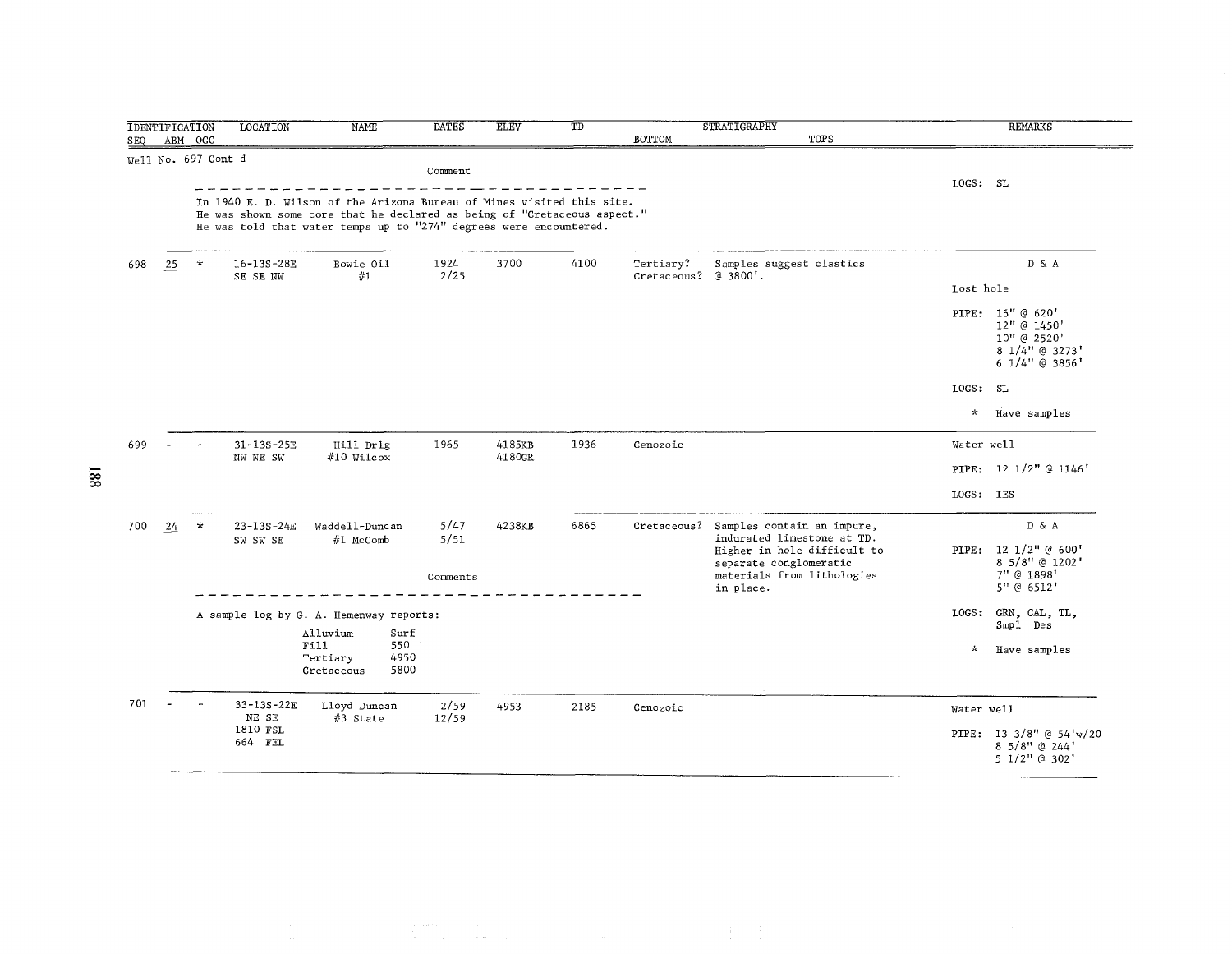| 702 | 357 23  |               | 33-13S-22E<br>NE SE                       | Lloyd Duncan<br>#1 State                                              | 1955         | 4953   | 1435<br>5310* | Cenozoic<br>Cenozoic? |                                              | Lost hole             |                                                     |
|-----|---------|---------------|-------------------------------------------|-----------------------------------------------------------------------|--------------|--------|---------------|-----------------------|----------------------------------------------|-----------------------|-----------------------------------------------------|
|     |         |               | 1980 FSL<br>330 FEL                       | 1-x State (Deepening)                                                 |              |        |               |                       |                                              |                       | PIPE: 10" @ 353'<br>5 1/2" @ 5307'                  |
|     |         |               |                                           |                                                                       |              |        |               |                       |                                              | LOGS:<br>$\mathbf{x}$ | GRN, IES, ML<br>Deepened - samples not<br>available |
| 703 | $660 -$ |               | $29 - 13S - 22E$<br>NW NW                 | Lloyd Duncan<br>#2 Clayton                                            | 6/45<br>7/45 | 4852   | 1180          | Granite?              | Granite 1175? PI                             |                       | LOGS: Smp1 Des                                      |
|     |         |               |                                           | Comment                                                               |              |        |               |                       |                                              |                       |                                                     |
|     |         | wash."        |                                           | L. A. Heindl says that Lloyd Duncan claims that "granite" is "granite |              |        |               |                       |                                              |                       |                                                     |
| 704 |         |               | 29-13S-22E<br>NE SE<br>1400 FSL<br>90 FEL | Lloyd Duncan<br>#1 Clayton                                            | 6/45<br>7/45 | 4953   | 1000          | Cenozoic              |                                              |                       |                                                     |
| 705 | $671 -$ |               | $16 - 14S - 31E$                          | San Simon                                                             | 12/22        | 3675   | 2000          | Cenozoic              |                                              |                       | D & A                                               |
|     |         |               | SW SE                                     | #1 State                                                              | 1923         |        |               |                       |                                              |                       | PIPE: 16" @ 175'<br>10" @ 1189'<br>8" @ 1592'       |
|     |         |               |                                           |                                                                       |              |        |               |                       |                                              |                       | LOGS: Smpl Des                                      |
| 706 | $669 -$ |               | $34 - 14S - 30E$                          | Ryan et al                                                            | 9/30<br>2/31 | 4100   | 990           | Cenozoic              |                                              |                       | $D$ & $A$                                           |
|     |         |               | SE SE NW                                  | #1 Ryan                                                               |              |        |               |                       |                                              | PIPE:                 | 8 1/4" @ 404'                                       |
|     |         |               |                                           |                                                                       |              |        |               |                       |                                              |                       | LOGS: Smp1 Des                                      |
| 707 | 337 21  |               | 36-14S-30E                                | Ariz. Oil & Gas                                                       | 5/54         | 3876KB | 7580          | Cenozoic              | Samples at TD consist                        |                       | D & A                                               |
|     |         |               | NE NE<br>990 FNL<br>660 FEL               | #1 State                                                              | 8/54         | 3866GR |               |                       | of rhyolitic fragments.                      | LOGS: ML              |                                                     |
| 708 | 32      | $\mathcal{R}$ | $4 - 14S - 25E$                           | Waddell & Duncan                                                      | 5/50         | 4225   | 2702          | Cenozoic              | Samples at TD consist of                     |                       | Flowing water well                                  |
|     |         |               | 'SW NE                                    | #1 Lawson                                                             |              |        |               | volcanics             | dark, olivine-bearing<br>volcanic fragments. | $\star$               | LOGS: Smpl Des<br>Have samples                      |
| 709 | $667 -$ |               | $6 - 14S - 25E$<br>NE NE                  | Geronimo<br>Oil $#1$                                                  |              | 4100   | 428           | Cenozoic              |                                              |                       | D & A                                               |
|     |         |               |                                           | Holliday                                                              |              |        |               |                       |                                              |                       | PIPE: 10 3/4" @ 43'<br>8 1/4" @ 425'                |
|     |         |               |                                           |                                                                       |              |        |               |                       |                                              |                       | LOGS: Smp1 Des                                      |
|     |         |               |                                           |                                                                       |              |        |               |                       |                                              |                       |                                                     |

 $1.7\pm$ 

68T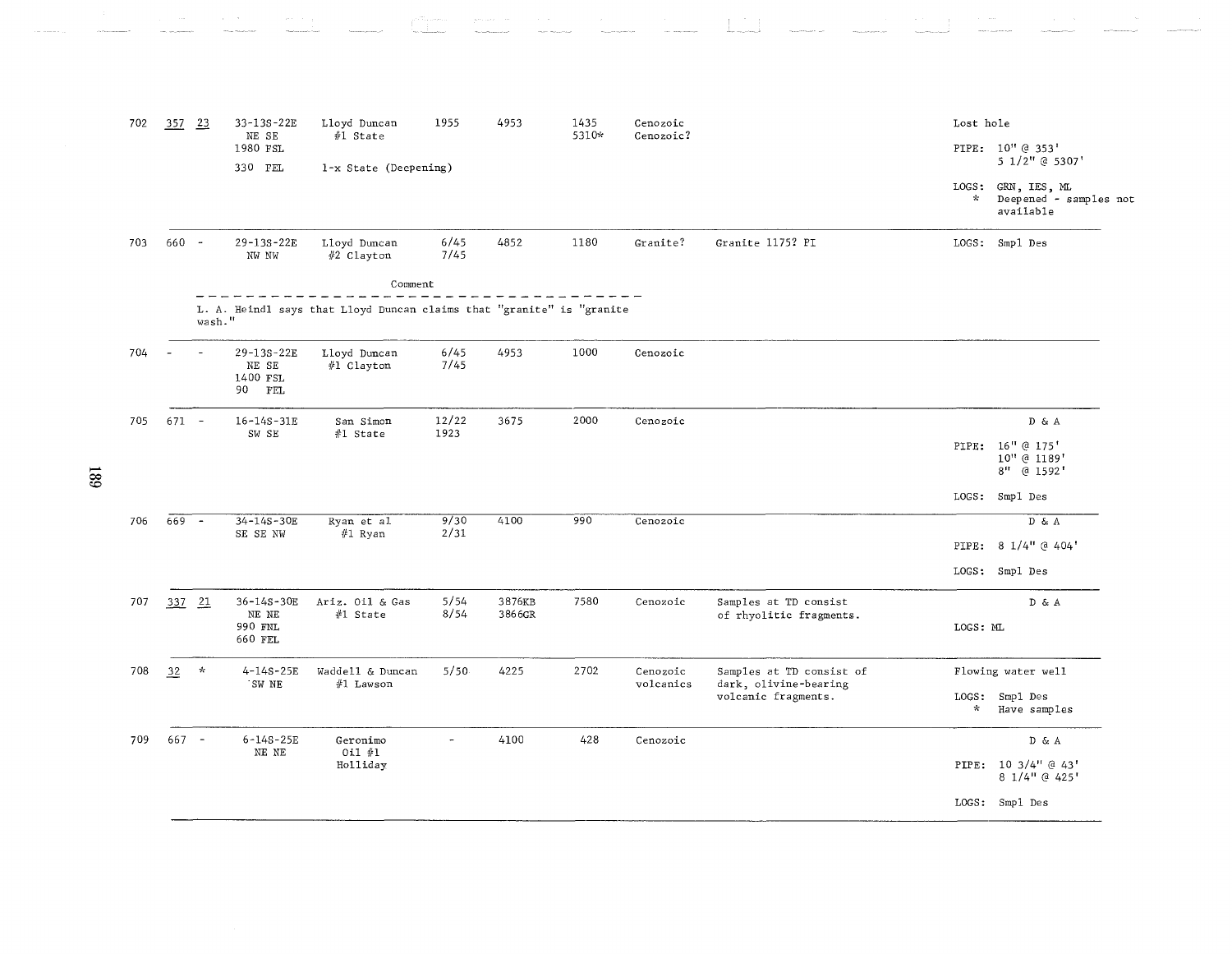|     | <b>IDENTIFICATION</b> |               | LOCATION                                          | <b>NAME</b>                   | <b>DATES</b>   | <b>ELEV</b>              | TD   |                        | <b>STRATIGRAPHY</b>         |        |                        | <b>REMARKS</b>                                                                         |
|-----|-----------------------|---------------|---------------------------------------------------|-------------------------------|----------------|--------------------------|------|------------------------|-----------------------------|--------|------------------------|----------------------------------------------------------------------------------------|
| SEQ | ABM OGC               |               |                                                   |                               |                |                          |      | BOTTOM                 |                             | TOPS   |                        |                                                                                        |
| 710 | 666 -                 |               | $6 - 14S - 25E$<br>SE NE NE                       | Geronimo Oil #1<br>Brunning   | 10/30<br>1/31  | 4100?                    | 770  | Cenozoic               |                             |        | PIPE:                  | D & A<br>8 1/4" @ 127'<br>6 5/8" @ 769'                                                |
|     |                       |               |                                                   |                               |                |                          |      |                        |                             |        |                        | LOGS: Smpl Des                                                                         |
|     |                       |               |                                                   |                               |                |                          |      |                        |                             |        |                        | Water @ 767-770<br>100 gal/min - Temp $98^{\circ}$ F                                   |
| 711 | 668 -                 |               | $9 - 14S - 25E$<br>C SE SE                        | Wilcox Oil<br>#1 Ariz.        | 1925           | 4175                     | 2360 | Cenozoic               |                             |        |                        | D & A                                                                                  |
|     |                       |               |                                                   | Sulphur Springs               |                |                          |      |                        |                             |        |                        | LOGS: Smpl Des                                                                         |
| 712 | 31                    | $\mathcal{H}$ | 30-14S-24E<br>NE SE SW                            | Francis Bros.<br>#1 Proctor   | 1948<br>9/50   | 4185                     | 4605 | Tertiary?<br>volcanics |                             |        |                        | D & A                                                                                  |
|     |                       |               |                                                   |                               |                |                          |      |                        |                             |        |                        | PIPE: 7" @ 2652'                                                                       |
|     |                       |               |                                                   |                               |                |                          |      |                        |                             |        |                        | cable tools 2652-4605'                                                                 |
|     |                       |               |                                                   |                               |                |                          |      |                        |                             |        | LOGS:<br>$\mathcal{H}$ | Smpl Des<br>Have samples                                                               |
| 713 | $\Delta$              | 82            | $22 - 14S - 21E$<br>SE NW<br>1865 FNL<br>2262 FWL | Bomak Oil<br>$#1$ State       | 5/60<br>10/60  | 4765                     | 440  | Miss                   | Escabrosa 440 K             |        |                        | DδA                                                                                    |
| 714 | $673 -$               |               | 19-15S-26E<br>NW SE                               | Benedum-Trees<br>#1 Arzberger | 4/31<br>10/31  | 4250                     | 3298 | Cenozoic?              |                             |        |                        | D & A                                                                                  |
|     |                       |               |                                                   |                               |                |                          |      |                        |                             |        |                        | PIPE: 20" @ 129"<br>15 1/2" @ 638'<br>12 1/2" @ 1468'<br>10" @ 2348'<br>8 1/4" @ 3285' |
|     |                       |               |                                                   |                               |                |                          |      |                        |                             |        |                        | LOGS: Smpl Des                                                                         |
| 715 | $-103$                |               | $1 - 15S - 23E$<br>NW NW                          | Hatchett<br>$#1$ State        | 12/59<br>10/61 | $\overline{\phantom{0}}$ | 670  | Cenozoic               |                             |        |                        | $\mathbb{D} \ \& \ \mathbb{A}$                                                         |
|     |                       |               | 239 FNL<br>615 FWL                                |                               |                |                          |      |                        |                             |        |                        | PIPE: 8 1/4" @ 320'<br>6" @ 620'                                                       |
|     |                       |               |                                                   |                               |                |                          |      |                        |                             |        |                        | LOGS: Smp1 Des                                                                         |
| 716 | $255 -$               |               | $9 - 16S - 31E$<br>SW NE<br>1650 FNL<br>1650 FEL  | Portal Drlg<br>#C-9 State     | 5/50<br>10/53  | 4310                     | 5353 | Tertiary?              | Quaternary Surf<br>Tertiary | 2000 R |                        | PIPE: 16" @ 880'<br>12 3/4" @ 1600'<br>8 5/8" @ 3104'                                  |
|     |                       |               |                                                   |                               |                |                          |      |                        |                             |        |                        | LOGS: Smpl Des                                                                         |

 $\mathcal{A}(\mathcal{A})$  and  $\mathcal{A}(\mathcal{A})$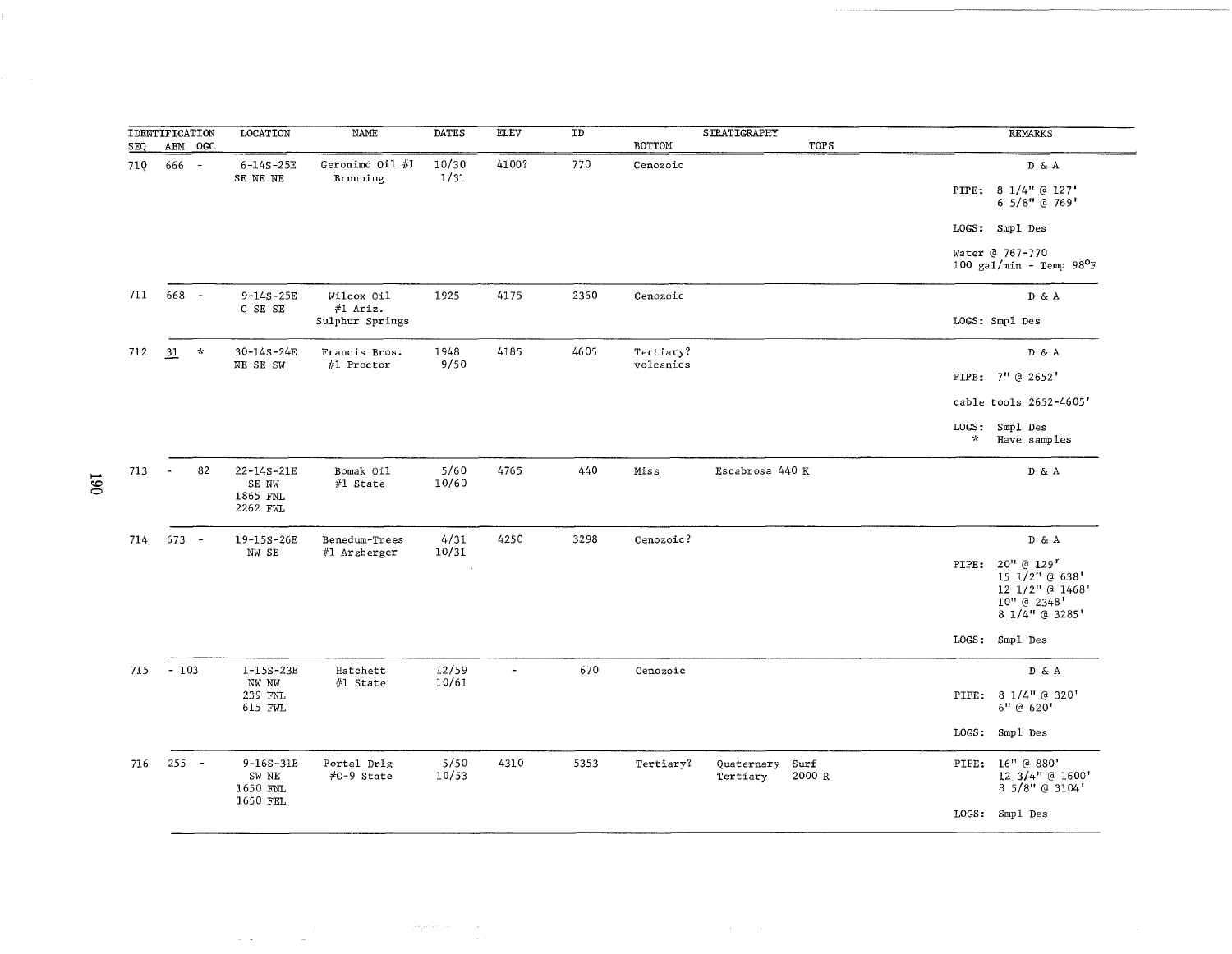| 717 | 814 48         |                          | $10 - 16S - 31E$<br>NE NE<br>660 FNL<br>440 FEL | L. A. Thomson<br>#1 State                                                                                                                    | 1/58<br>4/60  | 4256                     | 5434 | Tertiary<br>rhyolite? | Gravels<br>Rhyolite? 3060 P                                     | LOGS: ES   | PIPE: 12 3/4" @ 340'                   |
|-----|----------------|--------------------------|-------------------------------------------------|----------------------------------------------------------------------------------------------------------------------------------------------|---------------|--------------------------|------|-----------------------|-----------------------------------------------------------------|------------|----------------------------------------|
|     |                |                          |                                                 | Comments                                                                                                                                     |               |                          |      |                       |                                                                 |            |                                        |
|     |                | rhyolite.                |                                                 | TD samples are rhyolite fragments. Reported "quartzites" are believed<br>to be finely crystalline, slightly porphyritic (biotite & feldspar) |               |                          |      |                       |                                                                 |            |                                        |
| 718 | $\overline{a}$ |                          | 36-16S-24E                                      | McCall                                                                                                                                       | 1928          | 4250                     | 1510 | Tertiary?             | "Fill"                                                          |            | DδA                                    |
|     |                |                          | NW NW                                           | #1 State                                                                                                                                     |               |                          |      | Cretaceous?           | "Hard red rock" 1350 PI<br>"Limestone & shale" 1470 PI          |            | PIPE: 14" @ 200'<br>10" @ 1350'        |
| 719 | $\frac{74}{1}$ | $\overline{\phantom{a}}$ | $34 - 16S - 20E$<br>NW SE                       | Pomerene<br>#1                                                                                                                               | 6/51<br>7/51  | $\overline{\phantom{a}}$ | 1000 | Cenozoic              |                                                                 | Water well |                                        |
|     |                |                          |                                                 |                                                                                                                                              |               |                          |      |                       |                                                                 |            | PIPE: 12 1/2" @ 122'<br>8 1/4 " @ 610' |
|     |                |                          |                                                 |                                                                                                                                              |               |                          |      |                       |                                                                 |            | LOGS: Smpl Des                         |
| 720 | $678 -$        |                          | 17-17S-19E                                      | Century Pet                                                                                                                                  | 1930<br>1931  | 4250                     | 1560 | Cretaceous? Fill      | Cretaceous? 120?                                                |            | D & A                                  |
|     |                |                          |                                                 | #1 Colglazier                                                                                                                                |               |                          |      |                       |                                                                 |            | LOGS: Smp1 Des                         |
| 721 | 2023 111       |                          | 24-18S-24E<br>SE SE                             | Donnelly<br>#1-A State                                                                                                                       | 3/60          | 4680GR                   | 1193 |                       | Cretaceous? Cretaceous? 110 R                                   |            | D & A                                  |
|     |                |                          | 1665 FSL<br>700 FEL                             |                                                                                                                                              |               |                          |      |                       |                                                                 |            | PIPE: $5 \frac{1}{2}$ ( 30'            |
|     |                |                          |                                                 |                                                                                                                                              |               |                          |      |                       |                                                                 |            | LOGS: Smpl Des                         |
| 722 |                | 104                      | 24-18S-24E<br>SE SE<br>660 FSL<br>660 FEL       | Donnelly<br>#1 State                                                                                                                         | 3/60          | 4680                     | 523  | Cretaceous?           |                                                                 | Lost hole  |                                        |
| 723 | 321 12         |                          | $25 - 21S - 25E$<br>C SE NE                     | Allen $#1$<br>Davis                                                                                                                          | 12/52<br>5/53 | 4261KB                   | 5450 | Tertiary<br>igneous   | Spls Start<br>Quaternary<br>215 A<br>Ouat-Tert.                 |            | D & A                                  |
|     | 1659 224       |                          |                                                 | Work over by:<br>R. B. Moncrief                                                                                                              | 1/63          |                          |      |                       | Plio saline beds 625 A<br>2260 A<br>conglomerate*<br>Plio fine- |            | PIPE: 13" @ 50'<br>9 5/8" @ 385' w/375 |
|     |                |                          |                                                 |                                                                                                                                              | 2/63          |                          |      |                       | 2710 A<br>grained<br>Plio-Mio                                   |            | LOGS: ES, MUD                          |
|     |                |                          |                                                 | Comments                                                                                                                                     |               |                          |      |                       | volcanics<br>3625 A<br>Andesite<br>5400 A<br>porphyry           | $\star$    | Designated as "Gila."                  |

I6I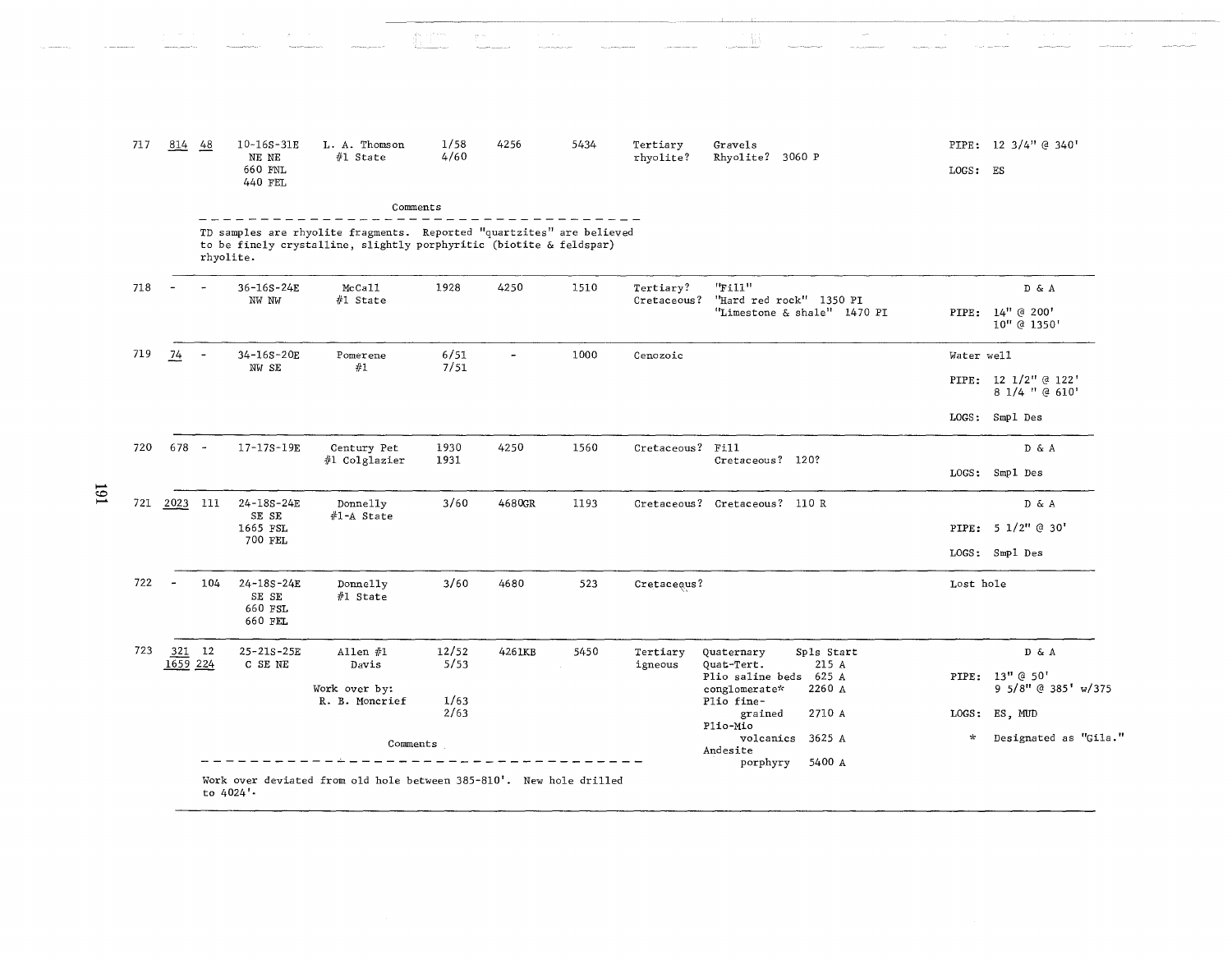|     | <b>IDENTIFICATION</b>  |         | LOCATION                                       | NAME                                                                                                                                                                                                                                                                                                                              | <b>DATES</b>    | ${\rm EL}$ EV | TD   |               | STRATIGRAPHY                                                                                          |                                                                |           | <b>REMARKS</b>                                                                                                           |
|-----|------------------------|---------|------------------------------------------------|-----------------------------------------------------------------------------------------------------------------------------------------------------------------------------------------------------------------------------------------------------------------------------------------------------------------------------------|-----------------|---------------|------|---------------|-------------------------------------------------------------------------------------------------------|----------------------------------------------------------------|-----------|--------------------------------------------------------------------------------------------------------------------------|
| SEQ |                        | ABM OGC |                                                |                                                                                                                                                                                                                                                                                                                                   |                 |               |      | <b>BOTTOM</b> |                                                                                                       | TOPS                                                           |           |                                                                                                                          |
|     | 724 $\frac{1148}{456}$ |         | $5 - 21S - 24E$<br>NE NE<br>884 FNL<br>660 FEL | Southwest Oil<br>#1 Davis-Clark<br>Work over by:<br>Basin Pet                                                                                                                                                                                                                                                                     | 7/56<br>10/67   | 4595GR        | 3570 | Martin        | Alluvium<br>Cretaceous<br>Bisbee Group<br>Mural<br>Morita<br>Earp<br>Horquilla<br>Escabrosa<br>Martin | Surf<br>200 R<br>600 R<br>1150 R<br>1575 R<br>2400 R<br>3335 R |           | D & A<br>Cable tools to 2455'<br>PIPE: 13 3/4" @ 515' $w/25$<br>$10''$ @ 976' w/25<br>7" @ 1633' w/175<br>4 1/2" @ 3017' |
|     |                        |         |                                                | Drill Stem Tests                                                                                                                                                                                                                                                                                                                  |                 |               |      |               |                                                                                                       |                                                                |           | LOGS: IES, CAL, ACS, GRN<br>$ACS-GR$ , $ES$<br>Smpl Des, SL                                                              |
|     |                        |         |                                                | 2570-2590: Rec 450' OCM - no pressures.                                                                                                                                                                                                                                                                                           |                 |               |      |               |                                                                                                       |                                                                |           |                                                                                                                          |
|     |                        |         |                                                | 2634-2660: Op 120 min, SI 60 min, FP 83-557#, FSIP 933#, HP 1168-<br>$1042$ #, rec $1100'$ drlg fluid - misrun.                                                                                                                                                                                                                   |                 |               |      |               |                                                                                                       |                                                                |           |                                                                                                                          |
|     |                        |         | $5 - 21S - 24E$                                | Work over: Gross perfs 2229-2794, fracced w/4400 bbls fresh wtr.<br>Swabbed load out. Could not lower fluid below 400' down<br>while swabbing 50-70 BWPH. Ran tubing to isolate best<br>porous zone @ 2615-2548'. Swabbed 10 bbls WPH & sli show<br>oil. Pumped 7-3-68 to 8-15-68 @ 300 bbls/day w/oil<br>decreasing to zero-Abd. | 10/62           | 4742DF        | 3525 |               | Cambrian? Cretaceous                                                                                  |                                                                |           | DδA                                                                                                                      |
|     | 725 1655 212           |         | NW SE<br>2710 FNL                              | Moncrief<br>#1 Davis-Clark                                                                                                                                                                                                                                                                                                        | 2/63            |               |      |               | Morita<br>Penn-Perm<br>Miss                                                                           | Spls Start<br>1135 A                                           | PIPE:     | 10 3/4" @ 150' w/150                                                                                                     |
|     |                        |         | 2310 FEL                                       |                                                                                                                                                                                                                                                                                                                                   |                 |               |      |               | Escabrosa<br>Devonian                                                                                 | 2520 A                                                         |           | LOGS: IES. SL                                                                                                            |
|     |                        |         |                                                |                                                                                                                                                                                                                                                                                                                                   |                 |               |      |               | Martin<br>Cambrian?                                                                                   | 3026 A<br>3510 A                                               |           |                                                                                                                          |
|     | 726 1654 222           |         | 17-21S-23E                                     | Moncrief                                                                                                                                                                                                                                                                                                                          | 12/62           | 4755          | 2446 | Paleozoic     |                                                                                                       |                                                                | Lost hole |                                                                                                                          |
|     |                        |         | SE SE<br>770 FSL                               | #1 State                                                                                                                                                                                                                                                                                                                          | 2/63            |               |      |               |                                                                                                       |                                                                |           | PIPE: 10 3/4" @ 220' w/180                                                                                               |
|     |                        |         | 550 FEL                                        |                                                                                                                                                                                                                                                                                                                                   |                 |               |      |               |                                                                                                       |                                                                |           | LOGS: RT, MUD, SL                                                                                                        |
|     | 727 1311 93            |         | 19-21S-23E                                     | Fraser Oil                                                                                                                                                                                                                                                                                                                        | 10/59           | 4479KB        | 1899 | Paleozoic     |                                                                                                       | Probably start and finish in                                   |           | D & A                                                                                                                    |
|     |                        |         | NE SE<br>2050 FSL                              | $#1$ State                                                                                                                                                                                                                                                                                                                        | 2/60            | 4474GR        |      |               | & shales                                                                                              | Penn-Perm Paleozoic carbonates                                 |           | PIPE: 12" @ 40' w/50                                                                                                     |
|     |                        |         | 1120 FEL                                       |                                                                                                                                                                                                                                                                                                                                   | Drill Stem Test |               |      |               |                                                                                                       |                                                                | LOGS: GRN |                                                                                                                          |
|     |                        |         | HP $660 - 660$ #.                              | 1285-1477: Op 1 hr, rec 960' muddy fresh wtr, FP 30-420#, SIP 420-420#,                                                                                                                                                                                                                                                           |                 |               |      |               |                                                                                                       |                                                                |           | Work over 1968.                                                                                                          |

and the component of the component of the component of the component of the component of the component of the c<br>In the component of the component of the component of the component of the component of the component of the c

 $\overline{5}$ 

 $\bar{\mathcal{A}}$ 

 $\frac{1}{\pi}$ 

 $\label{eq:2.1} \frac{1}{\sqrt{2\pi}}\int_{0}^{\infty}\frac{1}{\sqrt{2\pi}}\frac{d\theta}{\sin\theta} \frac{d\theta}{\sin\theta} \,d\theta = \frac{1}{\sqrt{2\pi}}\int_{0}^{\infty}\frac{d\theta}{\cos\theta} \,d\theta$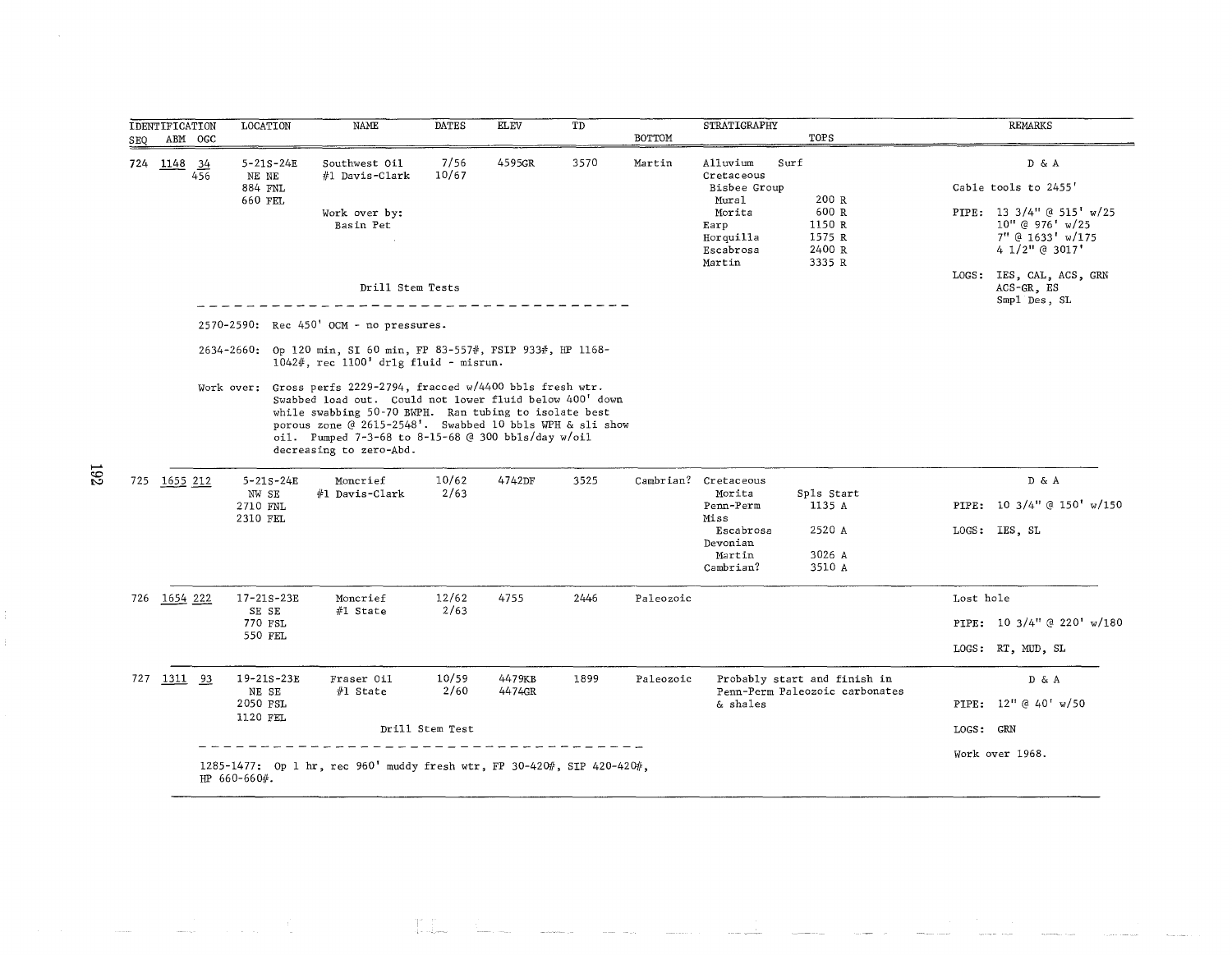| 728        | $132 *$  |    | $5 - 22S - 27E$<br>1980 FNL                                         | Waddell-Duncan<br>#1 Murray | 7/50<br>5/52   | 4238KB<br>4225GR | 4400 | granitic | Precambrian Alluvium<br>Cret? | Surf<br>540?P              |              | DδA                                                                  |  |
|------------|----------|----|---------------------------------------------------------------------|-----------------------------|----------------|------------------|------|----------|-------------------------------|----------------------------|--------------|----------------------------------------------------------------------|--|
|            |          |    | 1980 FWL                                                            |                             |                |                  |      |          | Naco<br>Miss<br>Devonian?     | 1608 R<br>2305?R<br>3380 R |              | PIPE: 13 3/8" @ 237' w/125<br>8 5/8" @ 1970'<br>5 1/2" @ 3098' w/375 |  |
|            |          |    |                                                                     |                             |                |                  |      |          | Cambrian<br>Granite           | 3520?R<br>4000 R           | $\mathbf{x}$ | LOGS: ES, TS, SL<br>Have samples                                     |  |
|            |          |    |                                                                     |                             |                |                  |      |          |                               |                            | 900' mud.    | Gross Perfs 2625-3000' -<br>filled up $900'$ wtr &                   |  |
| 729        |          |    | 24-22S-27E<br>NW NW<br>1025 FNL<br>630 FWL                          | Douglas Pet<br>$#1$ Evans   | 9/48<br>11/48  | 4278             | 702  | Cenozoic |                               |                            |              | D & A                                                                |  |
| 730        |          |    | 27-23S-27E<br>SW SE                                                 | Owens & Goldman<br>#1 Bruno | 12/47<br>12/47 | 3950             | 680  | Cenozoic |                               |                            |              | D & A                                                                |  |
|            |          |    | 660 FSL<br>2310 FEL                                                 |                             |                |                  |      |          |                               |                            | PIPE:        | 8" @ 130'                                                            |  |
|            |          |    |                                                                     |                             |                |                  |      |          |                               |                            |              | LOGS: Smp1 Des                                                       |  |
| 731<br>ణ్ణ |          |    | 34-23S-27E<br>NW NW<br>660 FNL<br>860 FWL                           | Owens<br>$#1$ Fourr         | 5/48           | 3960             | 475  | Cenozoic |                               |                            |              | $\mathbb{D} \And A$                                                  |  |
| 732        | $390 -$  |    | 34-23S-27E                                                          | Cochise Oil                 | 12/55          | 3960             | 1000 | Cenozoic |                               |                            |              | D & A                                                                |  |
|            |          |    | $\mathbb{N}\mathbb{W}$ $\mathbb{N}\mathbb{W}$<br>671 FNL<br>207 FWL | #1 Goldman                  | 1/56           |                  |      |          |                               |                            |              | PIPE: 10" @ 250'                                                     |  |
|            |          |    |                                                                     |                             |                |                  |      |          |                               |                            |              | Used as water well.                                                  |  |
| 733        |          | 52 | $2 - 24S - 31E$                                                     | L. A. Thomson               | 4/58           | 4280GR           | 802  | Permian  | Permian at Surf               |                            |              | $\mathbb{D}~$ & A                                                    |  |
|            |          |    | NE NE<br>660 FNL<br>530 FEL                                         | $#2$ State                  | 11/58          |                  |      |          |                               |                            |              | PIPE: 12 3/4" @ 410' w/400                                           |  |
| 734        | 3048 564 |    | $2 - 24S - 31E$<br>NE SW                                            | Guadalupe<br>Exp1           | 10/71<br>11/71 | 4355             | 5679 | Cambrian | Colina<br>Earp                | Surf<br>100 R              |              | D & A                                                                |  |
|            |          |    | 2200 FSL<br>2500 FWL                                                | #1 State                    |                |                  |      |          | Horquilla<br>Miss             | 1296 R                     |              | PIPE: 18" @ 90' w/20<br>12 1/4" @ 1780' w/400                        |  |
|            |          |    |                                                                     |                             |                |                  |      |          | Paradise?<br>Escabrosa        | 2760 R<br>2840 R           |              | LOGS: DEN, GRN                                                       |  |
|            |          |    |                                                                     |                             |                |                  |      |          | Devonian<br>Ord               | 4260 R                     |              |                                                                      |  |
|            |          |    |                                                                     |                             |                |                  |      |          | Montoya?<br>Cambrian          | 4555 R                     |              |                                                                      |  |
|            |          |    |                                                                     |                             |                |                  |      |          | El Paso<br>Bolsa              | 4712 R<br>5545 R           |              |                                                                      |  |

 $\alpha$  ,  $\alpha$  ,  $\beta$ 

 $\sim$  , is seen as

 $\mathcal{L}_{\text{max}}$ 

 $\frac{\partial}{\partial t} \frac{\partial}{\partial \theta} \partial_{\theta} \phi$ 

 $\mathbf{r}$ 

 $\sim 100$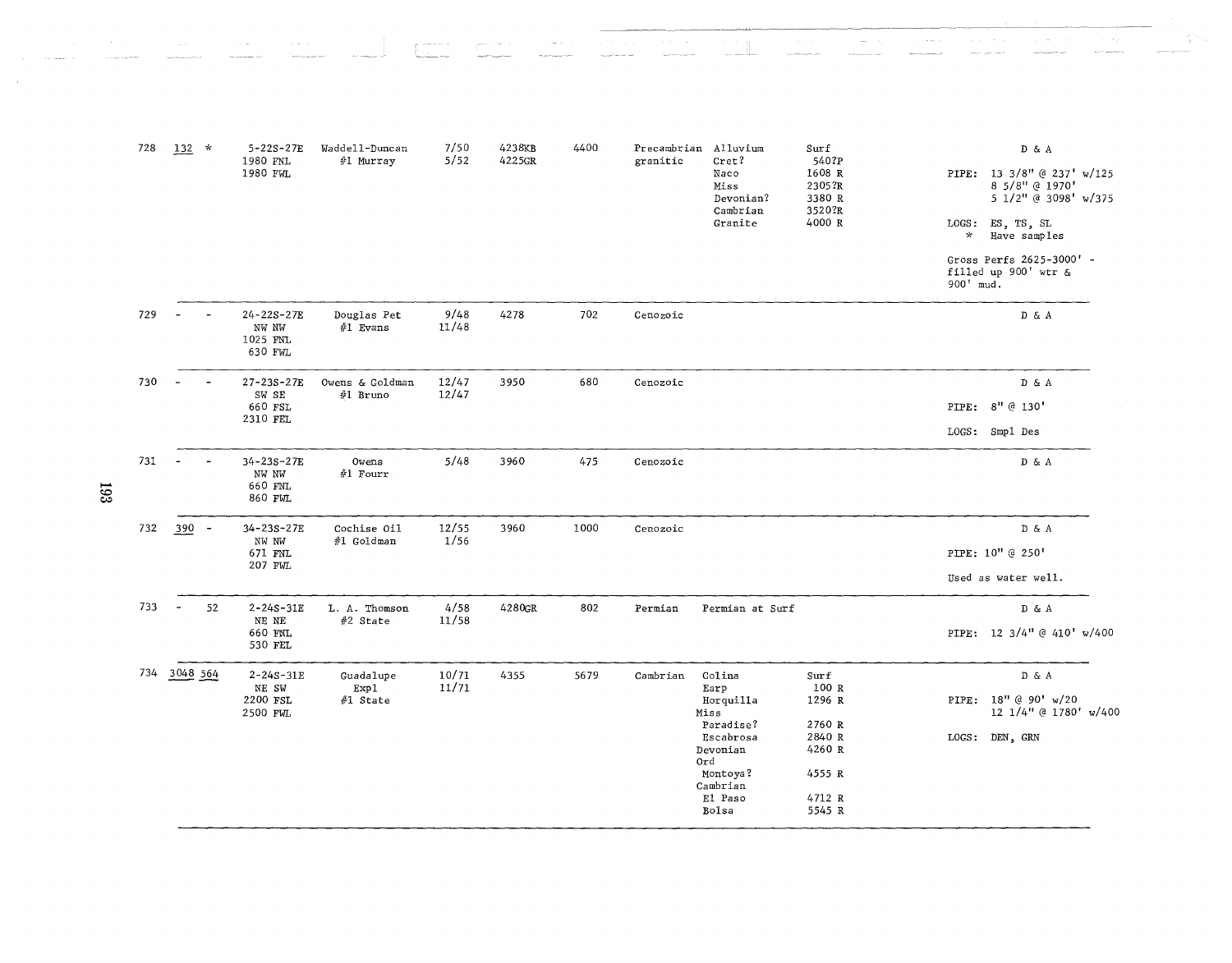| <b>SEQ</b> | <b>IDENTIFICATION</b><br>ABM OGC | <b>LOCATION</b>                                                      | NAME                      | <b>DATES</b>                    | <b>ELEV</b> | TD   | BOTTOM   | STRATIGRAPHY                                                                           | TOPS                                                                     |                            | <b>REMARKS</b>                                                  |
|------------|----------------------------------|----------------------------------------------------------------------|---------------------------|---------------------------------|-------------|------|----------|----------------------------------------------------------------------------------------|--------------------------------------------------------------------------|----------------------------|-----------------------------------------------------------------|
| 735        | $\overline{a}$                   | $4 - 24S - 23E$<br>NW NW                                             | Ari-Tex Oil<br>#1 Goins   | 5/45                            | 4525        | 1005 | Permian  |                                                                                        |                                                                          |                            |                                                                 |
|            |                                  |                                                                      |                           |                                 |             |      | APPENDIX |                                                                                        |                                                                          |                            |                                                                 |
|            | Apache County                    | Tws. North<br>Ranges East                                            |                           |                                 |             |      |          |                                                                                        |                                                                          |                            |                                                                 |
| 350        |                                  | 19-16N-24E<br>NW NE<br>200 FNL<br>1750 FEL                           | ArkLa #1<br>NMA (Strat)   | 1965?                           | 5502GR      | 2800 | Supai    | Moenkopi<br>Coconino<br>Supai<br>evps<br>potash*<br>Ft. Apache<br>Big "A"<br>Amos Wash | 360 R<br>645 R<br>1065 R<br>1146 R<br>1264 R                             | 2180 P<br>2227 P<br>2640 P | DδA<br>Potash expl<br>LOGS: GRN<br>* Potash zone<br>1264-1276.5 |
|            |                                  |                                                                      |                           |                                 |             |      |          |                                                                                        |                                                                          |                            | High GR kicks @ 102'<br>$& 172'$ .                              |
| 360        |                                  | $23 - 15N - 24E$<br>$\mathbb{N}\mathbb{W}$ SW<br>2548 FSL<br>428 FWL | $ArkLa$ #2<br>NMA (Strat) | $\overline{\mathbf{?}}$<br>1965 | 5575GR      | 2570 | Supai    | Coconino<br>Supai<br>evps<br>Ft. Apache<br>Big "A"<br>Amos Wash                        | 522 P<br>830 P<br>995 P<br>2050 P<br>2092 P<br>2540?P                    |                            | DδA<br>Potash expl<br>LOGS: GRN                                 |
| 363        | $\bar{a}$                        | 18-14N-25E<br>642 FNL<br>2971 FEL                                    | ArkLa $#3$<br>NMA (Strat) | $\mathbf{?}$<br>1965            | 5472GR      | 2610 | Supai    | Coconino<br>Supai<br>evps<br>Ft. Apache<br>Big "A"<br>Amos Wash                        | 420 P<br>736 P<br>929 P<br>2031 P<br>2091 P<br>2560?P                    |                            | $\bar{D}$ & A<br>Potash expl<br>LOGS: IES, GRN, SON-GR          |
| 364        |                                  | 28-14N-25E<br>SW SW<br>660 FSL<br>660 FWL                            | ArkLa #4-C<br>NMA (Strat) | $\overline{\mathbf{?}}$<br>1965 | 5498GR      | 2488 | Supai    | Coconino<br>Supai<br>e v p s<br>salt<br>dolomite<br>Ft. Apache<br>Big "A"<br>Amos Wash | 322 P<br>642 P<br>794 P<br>910 R<br>1261 R<br>1947 P<br>2004 P<br>2457?P |                            | $D\ \&\ A$<br>Potash expl<br>LOGS: GRN                          |

 $\bar{L}$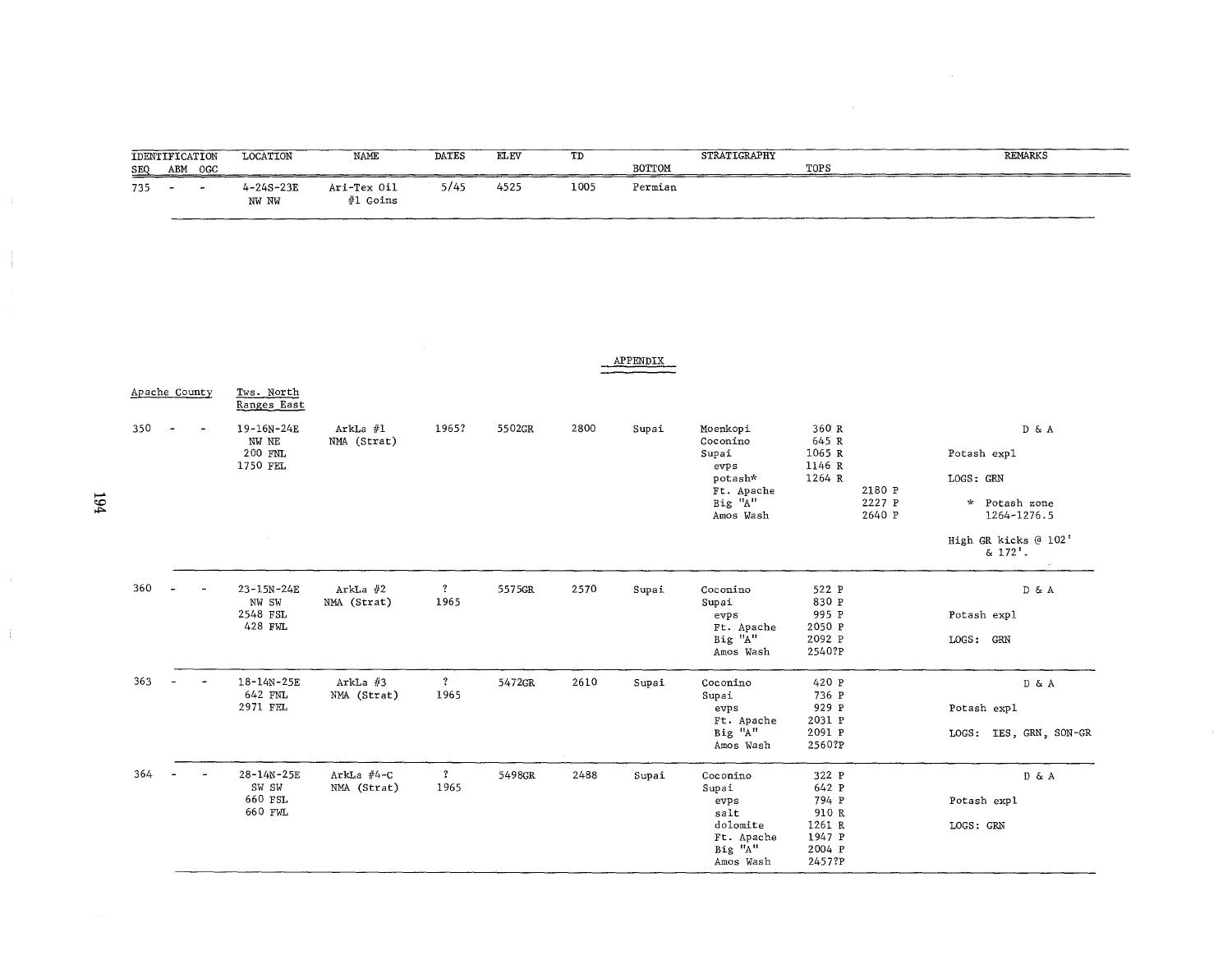| Navajo County |                                |                          | Tws. North<br>Ranges East                         |                            |      |        |      |       |                                                         |                                                     |                                   |                                   |
|---------------|--------------------------------|--------------------------|---------------------------------------------------|----------------------------|------|--------|------|-------|---------------------------------------------------------|-----------------------------------------------------|-----------------------------------|-----------------------------------|
| 473           | $\ddot{\phantom{a}}$<br>$\sim$ | $\overline{\phantom{a}}$ | $21 - 16N - 23E$<br>SW NE<br>1995 FNL<br>1995 FEL | ArkLa $#12$<br>NMA (Strat) | 1965 | 5372GR | 1295 | Supai | Coconino<br>Supai<br>evps<br>salt<br>potash<br>dolomite | 400 P<br>700 P<br>914 P                             | 834 R<br>956 R<br>987 R<br>1257 R | D & A<br>Potash expl<br>LOGS: GRN |
| 477           |                                |                          | 29-16N-23E<br>SW SW<br>859 FSL<br>773 FWL         | ArkLa $#51$<br>NMA (Strat) | 1965 | 5377GR | 1260 | Supai | Coconino<br>Supai<br>evps<br>potash<br>dolomite         | 380 P<br>700 P<br>894 P<br>970 P<br>1239 R          |                                   | D & A<br>Potash expl<br>LOGS: GRN |
| 487           |                                |                          | 25-16N-22E<br>2010 FNL<br>866 FEL                 | ArkLa #37<br>NMA (Strat)   | 1965 | 5279   | 1075 | Supai | Coconino<br>Supai<br>evps<br>salt<br>potash<br>dolomite | 186 P<br>500 P<br>672 P<br>761 R<br>788 R<br>1048 R |                                   | D & A<br>Potash expl<br>LOGS: GRN |
| 501           | $\sim$                         |                          | 12-14N-23E<br>SE NE<br>2277 FNL<br>529 FEL        | ArkLa #5<br>NMA (Strat)    | 1965 | 5521GR | 1350 | Supai | Coconino<br>Supai<br>evps<br>salt<br>dolomite           | 400 P<br>716 P<br>892 P                             | 842 R<br>1019 R<br>1312 R         | LOGS: GRN                         |

**Participate** 

-- <del>--</del>1

 $\mathbf{g} = 37$ 

 $\mathbb T$  .

 $\sim 10^{11}$  ,  $\sim 10^{11}$ 

in.<br>Per

736 - - 32-9S-23W Yuma: 1926 1815  $SE SE$  #1 Sinclair